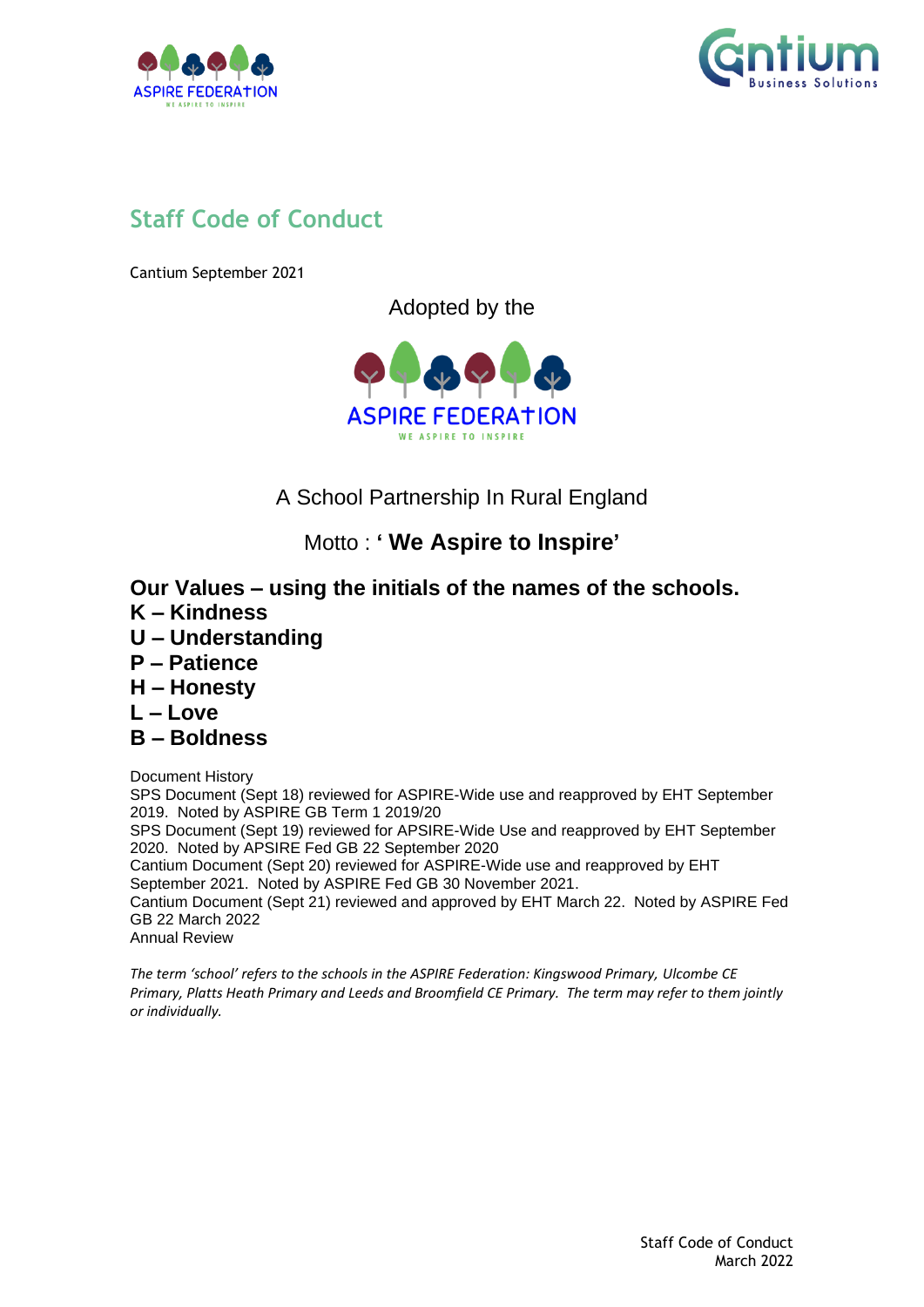



At our two Church of England schools this policy will be delivered through strong links made to our Christian values:

#### **Leeds & Broomfield Church of England Primary School**

At Leeds & Broomfield we build strong foundations for all; to learn, flourish and fill their hearts with God's love. Everyone is important, valued and needed to make L&B grow. We give a quality all round nurturing education which develops the whole child; If the rain came we would not fall.

"*As many hands build a house, so many hearts make a school." (Matthew Ch 7 24-27)*

#### **RESPECT RESILIENCE EMPATHY CURIOSITY HONESTY**

Our school Christian Values support the development of the children and all within the school and local community, giving the children and staff a positive outward looking view. The pupils and staff support and help each other and the local community enabling all to flourish.

We have explored the story of Matthew (Ch 7 24-27) showing curiosity, and the children felt empathy for the builder of the house on the sand, but said they must be resilient to try again. Jesus was honest with his followers and people followed and trusted him. The story continues showing how Jesus respected all and everyone who wanted to listen and learn could – no one was turned away. This high level of inclusion and respect is what makes Leeds and Broomfield a great school community to be part of 'many hearts make a school'.

#### **Ulcombe Church of England Primary School**

"*Unity and diversity in the body – one body, many members." (Corinthians Ch 12 12-27)*

#### **HOPE RESPECT ENDURANCE TRUST**

At Ulcombe Church of England Primary School endurance plays an important role in both our social learning and cultural ethos, where children aspire to be the best they can be. Diversity is the key to our curriculum and opportunities to progress and succeed both academically and as individuals are provided – many members working in unity with respect for each other. Hope is at the heart of our school community and is explicitly shown by both children and adults in our school, regardless of where the path of life leads them. Through God's love and trust each individual learns the skills important for them but also adds value to the community as a whole.

We are Ulcombe Church of England Primary School and each one of us is a part of it!

For the School / Academy to complete:

Consultation Date with Employees / Recognised Unions: March 2002

Governing Body Ratification Date: 22 March 2022

Issue Date: March 2022

Next Review Date: March 2023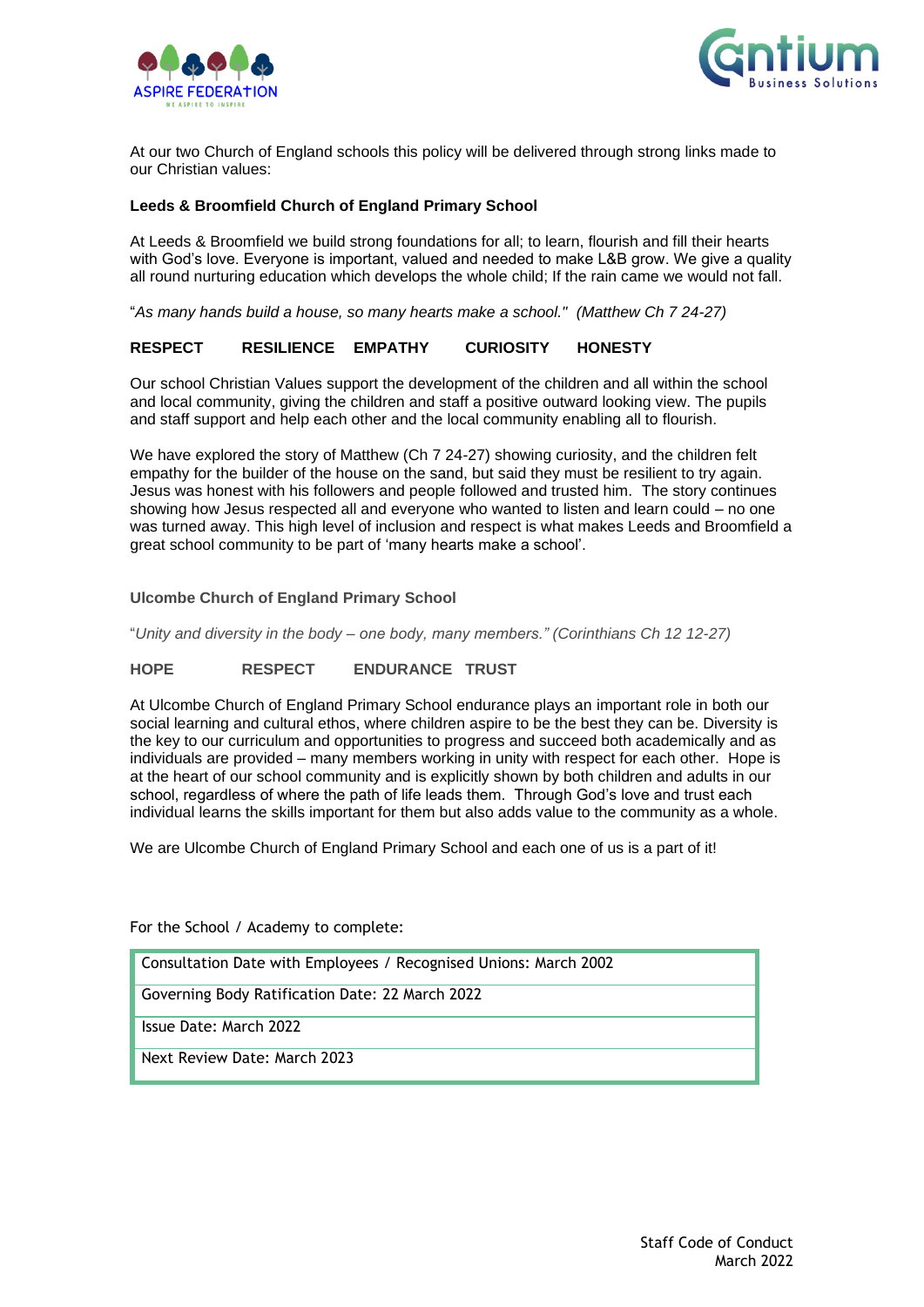



#### Contents

| 11 Working Relationships & Relationships with other Stakeholders / Community 10 |
|---------------------------------------------------------------------------------|
|                                                                                 |
|                                                                                 |
|                                                                                 |
|                                                                                 |
|                                                                                 |
|                                                                                 |
|                                                                                 |
|                                                                                 |
|                                                                                 |
|                                                                                 |
|                                                                                 |
|                                                                                 |
|                                                                                 |
|                                                                                 |
|                                                                                 |
|                                                                                 |
|                                                                                 |
|                                                                                 |
|                                                                                 |
|                                                                                 |
|                                                                                 |
|                                                                                 |
|                                                                                 |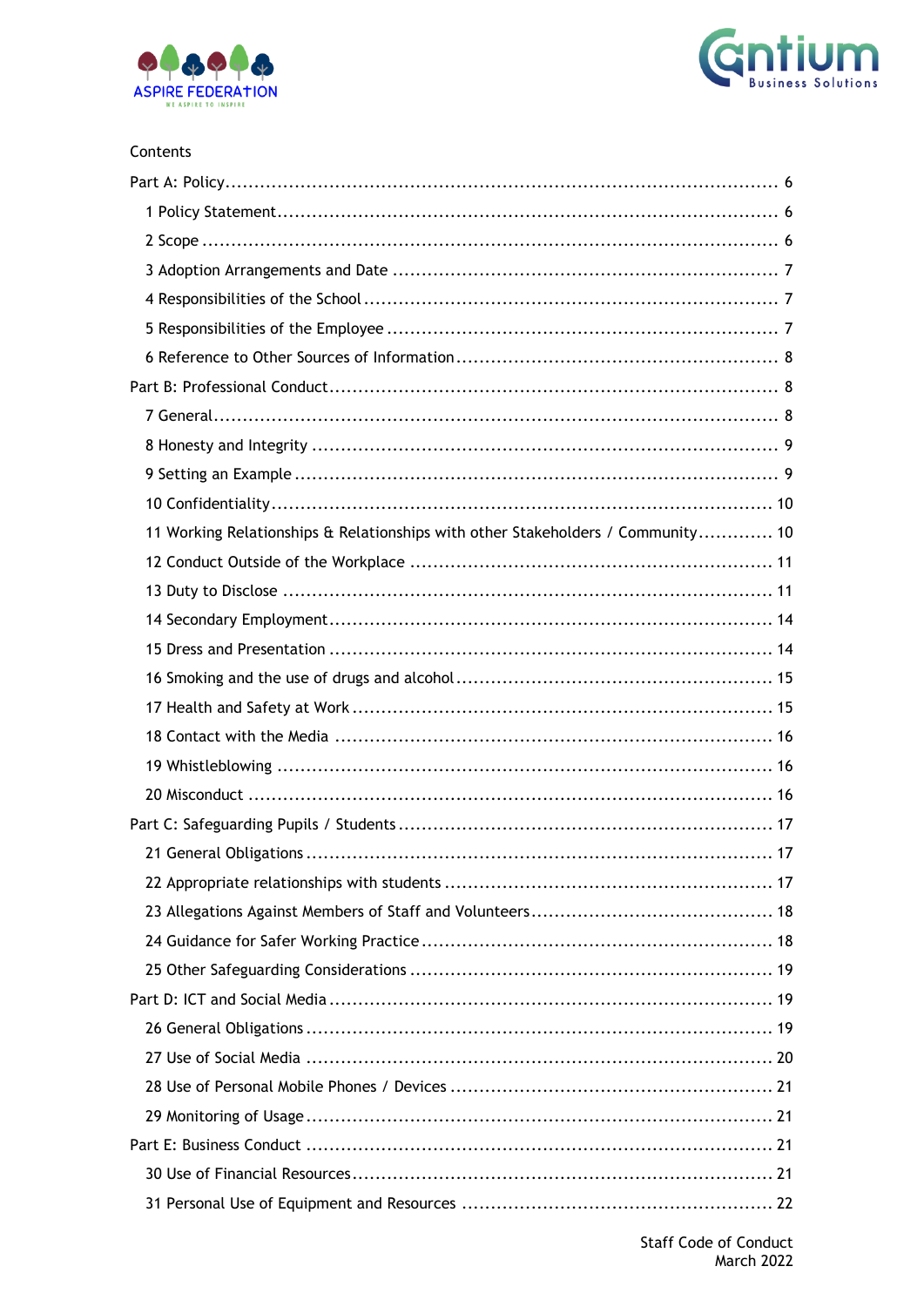



#### Guidance Note:

This policy has been developed by Cantium for use in all Schools and Academies.

#### Kent Schools

The Local Authority expects that all KCC Community and Voluntary Controlled Schools will use this document as the basis for their Code of Conduct. This document is also strongly recommended for consideration for adoption by Foundation and Aided Schools.

This document has been shared with representatives of KCC's recognised trade union / professional associations for comment. Schools are advised to ensure staff and unions have the opportunity to comment on the proposed code of conduct prior to the document being formally adopted by Governors.

#### Academies and Schools Outside of Kent

This policy and procedure may be adopted in its entirety or adapted for use by Academies and Schools / Academies outside of Kent.

Statutory / contractual obligations are highlighted within the policy. Areas where the Academy may determine their own approach or adopt varied provisions are also indicated.

Cantium is able to advise and support Academies in developing their own policies.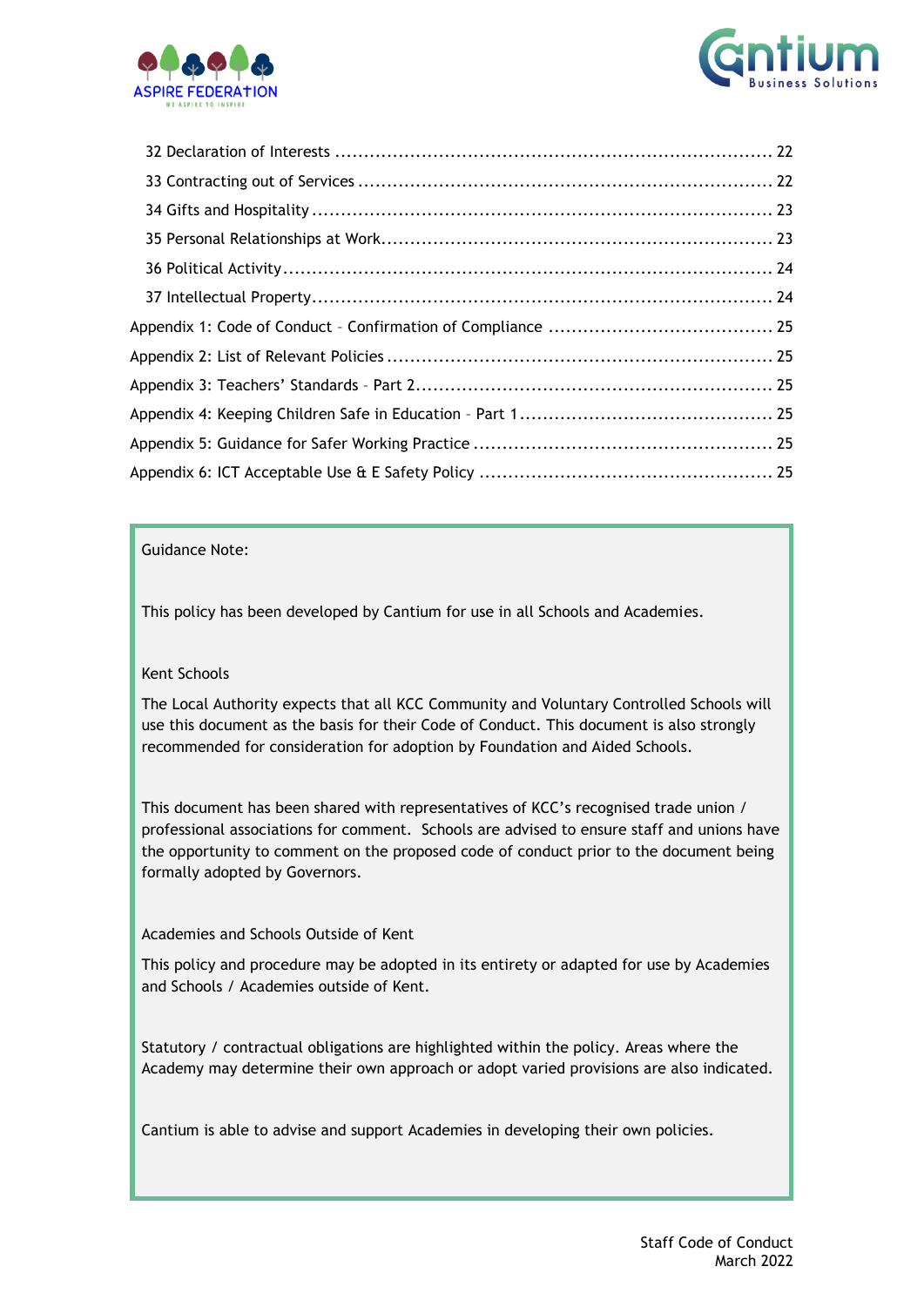



Academies are strongly advised to ensure that there is sufficient opportunity for staff and their trade union / professional representatives to comment on the proposed code of conduct prior to the document formally being adopted by Governors. This is particularly important if you have Employees that have been subject to a TUPE transfer into your organisation.

The document also contains references to other policies which the school may want to signpost employees to refer to in conjunction with this policy.

It is recognised that schools may have locally adopted policies / practices or a staff handbook – therefore schools should amend this template code of conduct to ensure that any references to expectations made within this document are consistent with the existing policies they may have.

#### Version Control

<span id="page-4-0"></span>

| Date           | <b>Revisions</b>                                                                                                                                                                                                                                                                                                                                                                                                                                                                                                                                                                                                                                                                                                                             |
|----------------|----------------------------------------------------------------------------------------------------------------------------------------------------------------------------------------------------------------------------------------------------------------------------------------------------------------------------------------------------------------------------------------------------------------------------------------------------------------------------------------------------------------------------------------------------------------------------------------------------------------------------------------------------------------------------------------------------------------------------------------------|
| September 2020 | Para 6, 21, 25                                                                                                                                                                                                                                                                                                                                                                                                                                                                                                                                                                                                                                                                                                                               |
| September 2021 | Policy statement pg 5, Scope pg 6, 5 Responsibilities of Employees<br>pg 7, 6 References to Other Sources of Information p 7, 7 General<br>pg 8, 8 Honesty and Integrity pg 8 & 9, 9 Setting an Example pg 9,<br>11 Working relationships etc, pg 10, 12 Conduct Outside pg 11, 13<br>Duty to Disclose pg 13 & 14, 14 Secondary Employment pg 14, 15<br>Dress and Presentation, pg 15, 16 Smoking etc pg 15 & 16, 20<br>Misconduct, pg 17, 21 General Obligations pg 18, 22 Appropriate<br>relationships etc pg 19, 23 Allegations etc, pg 19, 24 Guidance for<br>Safer etc pg 19, 25 Other Safeguarding etc pg 20 & 21, 26 General<br>Obligations pg 22, 27 Use of Social Media pg 22, 29 Monitoring pg<br>23, App 2, page 27, App 5 pg 28. |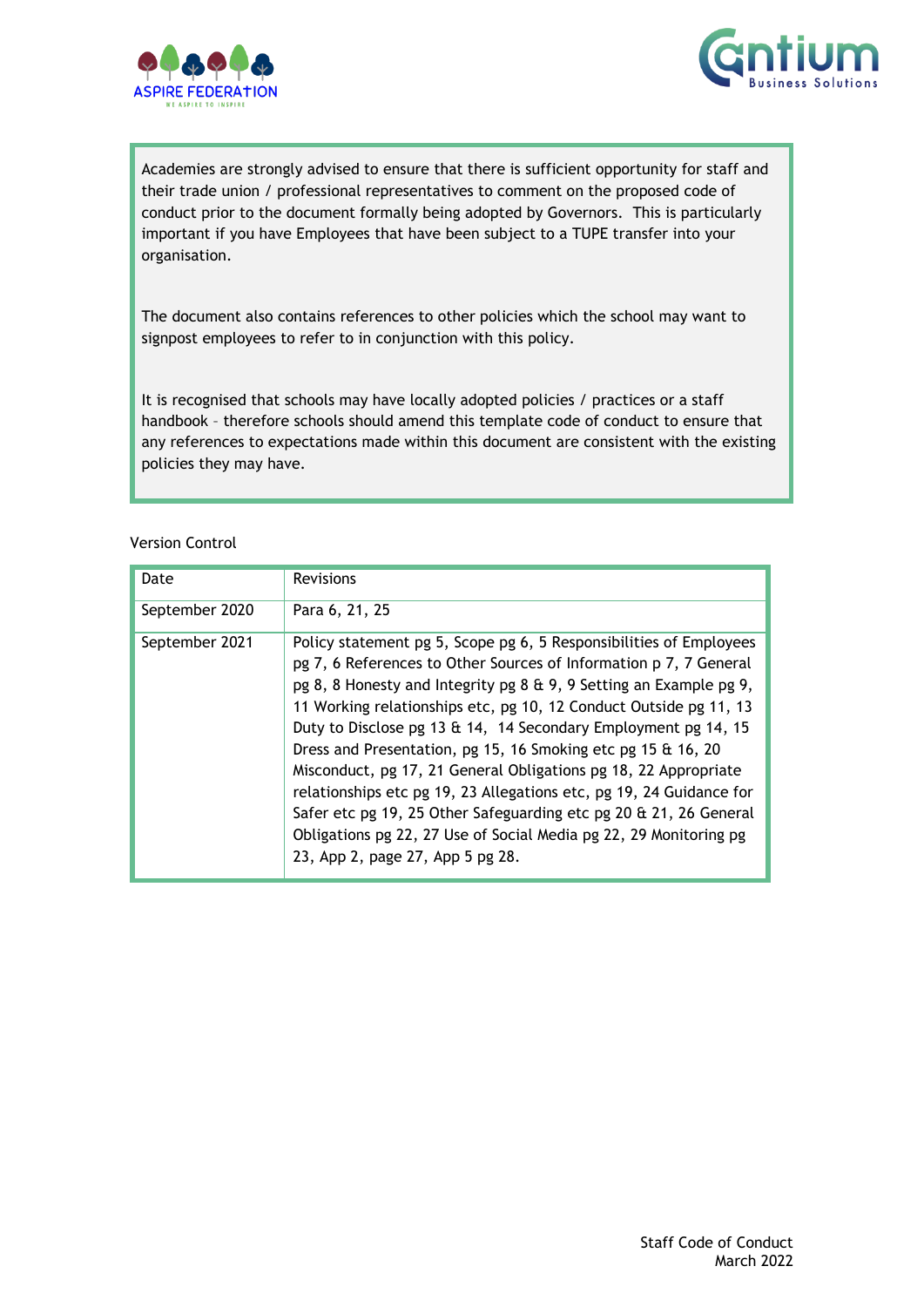



# **Part A: Policy**

### <span id="page-5-0"></span>**1 Policy Statement**

The School expects the highest standards of personal and professional conduct from all Employees.

As such the School requires all Employees to act in a manner which reflects the value and ethos of the School.

Employees must ensure that their behaviour and actions are consistent with their position as a role model to pupils / students and are compatible with working with young people and in a School setting.

Employees must act with integrity, honesty and demonstrate ethical and respectful working practices towards pupils / students, colleagues, parents/ carers and other members of the School community.

All Employees have a responsibility to observe appropriate professional boundaries and act at all time in a manner which safeguards and promotes the welfare of pupils / students.

Employees must disclose any relevant information which may impact on their job role or suitability to work with young people or in a School setting.

The School requires Employees to adhere to all School policies and observe the highest standards of business / financial practice.

Each Employee has an individual responsibility to act in a manner which upholds the School's interests in providing effective and professional education to pupils and protects its reputation to do the same with confidence in the local community.

Employees are accountable for their actions and conduct and should seek advice from their Line Manager / Headteacher if they are not sure of the appropriate action to take.

Employees should be aware that a failure to comply with the following Code of Conduct could result in contemplation of disciplinary action. A serious breach could potentially result in dismissal.

This policy explains the School's expectations with regards to the conduct of Employees in the following areas:

- Professional conduct
- Safeguarding Pupils / Students
- Use of ICT & Social Media
- **Business conduct**

### <span id="page-5-1"></span>**2 Scope**

This Policy applies to all current Employees of Aspire Federation.

This Policy should also be adhered to by all volunteers / supply and agency workers engaged by the School.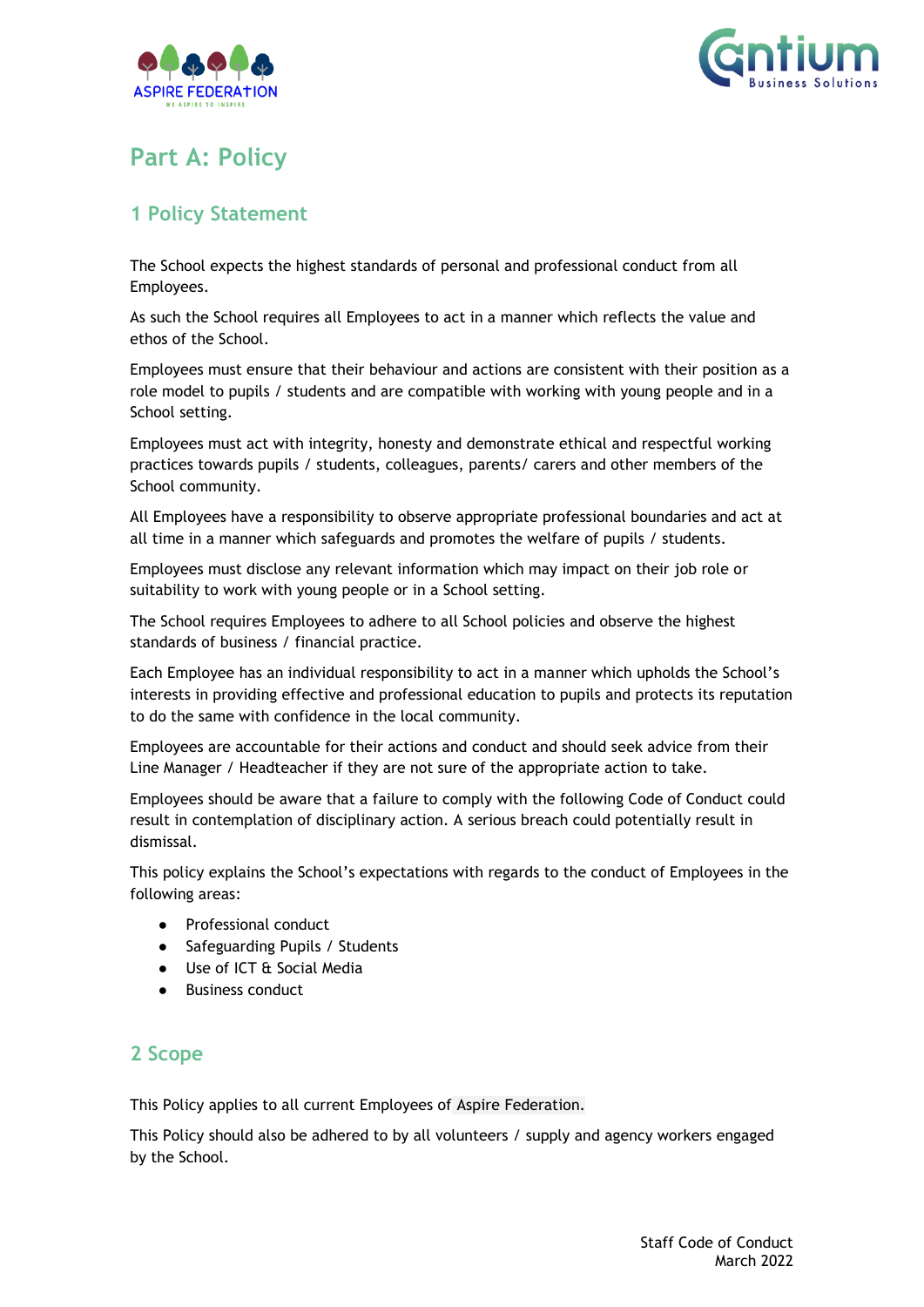



Reference to the management role of the headteacher in this policy, this may include their identified nominee. In the case of the headteacher this management function is undertaken by the Chair of Governors.

Note on terminology

Reference to 'Employees' in this document should be considered to also include all volunteers /supply and agency workers. It does not include Governors for whom separate arrangements apply.

Reference to disciplinary procedure -– Schools Discipline and Conduct Policy and Procedure.

### <span id="page-6-0"></span>**3 Adoption Arrangements and Date**

This policy was adopted by the Governing Body of Aspire Federation on 22 March 2022 and supersedes any previous Code of Conduct

This policy will be reviewed by the Governing Body each Aspire Federation or earlier if there is a need. This will involve consultation with the recognised unions.

### <span id="page-6-1"></span>**4 Responsibilities of the School**

- Explain the provisions of the Code of Conduct to Employees and signpost Employees to other relevant policies, document and guidelines
- Provide additional advice and guidance to Employees in relation to queries they may have regarding the application of the Code of Conduct
- Coach, support and provide feedback to Employees on their performance in relation to the required standards of conduct
- Take appropriate action at the earliest opportunity to address breaches of the expected standards of conduct.

### <span id="page-6-2"></span>**5 Responsibilities of the Employee**

Employees are required to sign the declaration at Appendix 1 to confirm that they have read and will comply with the Code of Conduct.

- To read, understand and comply with the Code of Conduct at all times
- To use this code, alongside other relevant School policies and professional codes, to guide them in their role
- To seek guidance from the Headteacher / Line Manager (or Chair of Governors in the case of the Headteacher) if they are unclear about the conduct or actions expected of them.
- If you act in a manner which is inconsistent with the Code of Conduct and other relevant School policies and professional codes, you should alert the Headteacher (or Chair of Governors in the case of the Headteacher) at the earliest opportunity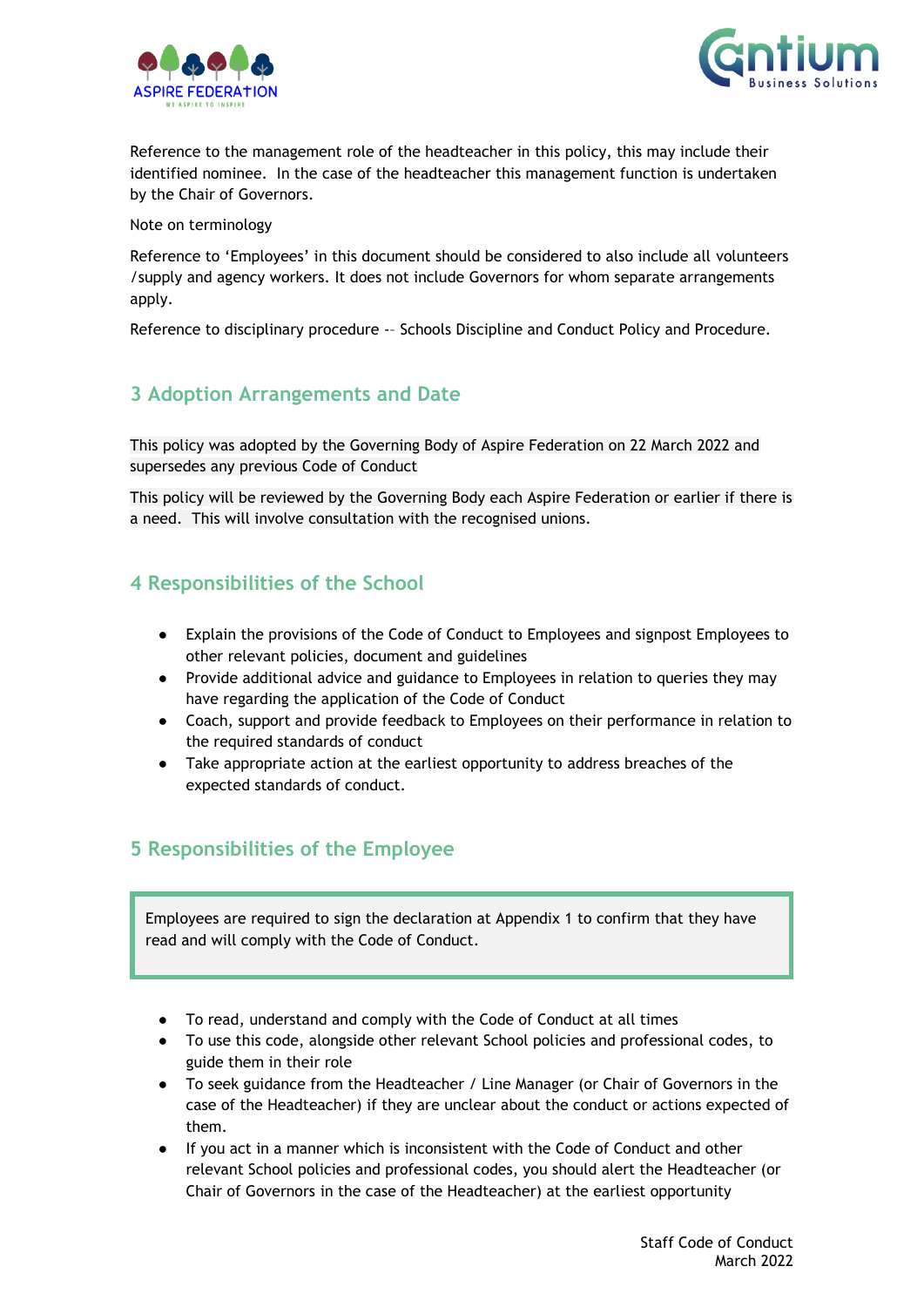



# <span id="page-7-0"></span>**6 Reference to Other Sources of Information**

This Code of Conduct is not exhaustive and does not replace the general requirements of the law, common sense and good conduct.

The Code of Conduct should be read in conjunction with a number of associated policies relating to conduct which are set out in Appendix 2 of this document.

In addition to this policy, all staff employed under Teachers' Terms and Conditions of Employment have a statutory obligation to adhere to the provisions of the STPCD, the latest 'Teachers' Standards 2012' and in relation to this policy, Part 2 of the Teachers' Standards - Personal and Professional Conduct.

Part 2 of the Teachers' Standards is available at Appendix 3 and can also be accessed online via:

[https://assets.publishing.service.gov.uk/government/uploads/system/uploads/attach](https://assets.publishing.service.gov.uk/government/uploads/system/uploads/attachment_data/file/665522/Teachers_standard_information.pdf) [ment\\_data/file/665522/Teachers\\_standard\\_information.pdf](https://assets.publishing.service.gov.uk/government/uploads/system/uploads/attachment_data/file/665522/Teachers_standard_information.pdf)

All employees must also ensure they have read, understood and comply with Part 1 of Keeping Children Safe in Education (September 2021). Further guidance regarding Safeguarding is in Part C of this document.

Staff must also have due regard to other professional codes, policies and guidance which may be relevant to their specific role.

# <span id="page-7-1"></span>**Part B: Professional Conduct**

## <span id="page-7-2"></span>**7 General**

Employees are expected to demonstrate consistently high standards of personal and professional conduct.

Employees are required to work in a diligent and conscientious manner.

Employees are expected to work to the requirements of their job and are required to respect managerial authority and follow reasonable instructions.

Employees must conduct themselves in a manner which reflects the ethos and values (Christian values if a church school) of the School and adhere to School policies and procedures at all times.

<span id="page-7-3"></span>Employees should ensure they work their contracted hours and are expected to maintain a high level of attendance and punctuality. (The Employer will give careful consideration to lateness and absence related to disability prior to consideration of any formal action.)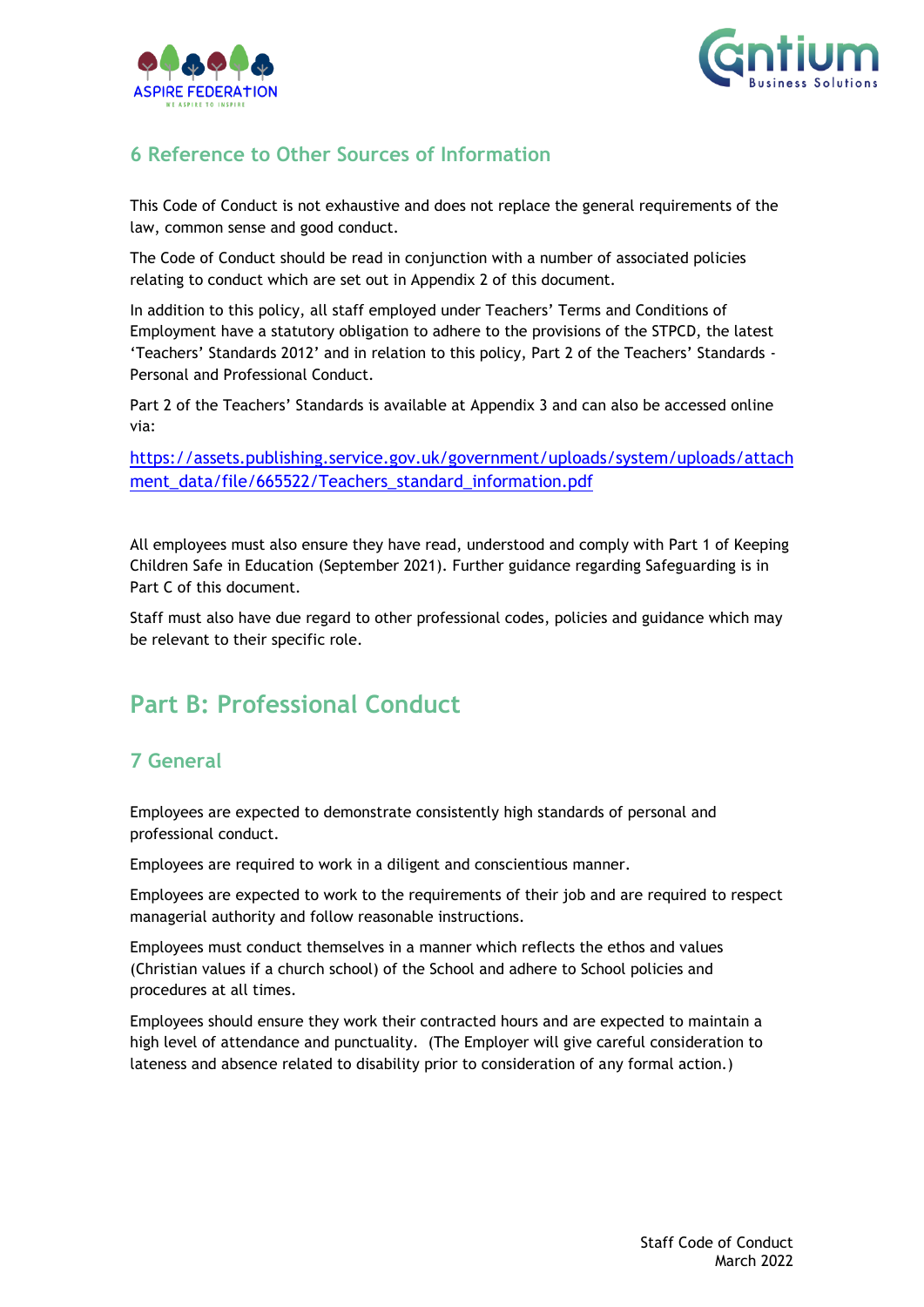



# **8 Honesty and Integrity**

Employees must maintain high standards of honesty and integrity in their work.

Employees are responsible for their own actions and behaviour and must avoid acting in a manner which would lead any reasonable person to question their motivation or intentions.

During the course of their work Employees should ensure they do not:

- Willfully provide false / misleading information
- Destroy or alter information / records without proper authorisation
- Willfully withhold information or conceal matters which they could reasonably be expected to have disclosed
- Misrepresent the School or their position
- Accept or offer any form of bribe / inducement or engage in any other corrupt working practice

Should an Employee become aware of any conduct on the part of a colleague which raises concerns regarding health and safety, safeguarding or criminal activity – they have a duty to disclose this.

Concerns regarding an Employees motivation will be carefully considered via initial fact finding before determining whether any further action may be required.

Allegations concerning fraudulent, dishonest or corrupt practices or the falsification or withholding of information may be considered by implementing the disciplinary procedure, this may result in formal disciplinary sanctions including dismissal.

# <span id="page-8-0"></span>**9 Setting an Example**

School Employees are role models and must adhere to behaviour that sets a good example to all the pupils/students within the School and is appropriate in a School setting.

This includes:

- Refraining from abusive or potentially offensive / discriminatory language or actions. (The use of profanity, vulgar expressions, personal insults, violence, harassment for example, will be considered unacceptable)
- Being mindful and sensitive to the customs, practices, culture and personal belief of others.
- Playing your part in creating a fair and inclusive work environment where everyone can thrive and do their best work.
- Observing boundaries appropriate to their role and a School setting
- Ensuring any topics of conversation with pupils/students are suitable to the School setting / curriculum
- Not undermining fundamental British values and refraining from allowing personal / political opinions to impact on the discharge of duties and/or unduly influence pupils /students
- Maintaining high standards of personal presentation, attendance and punctuality

Should Employees be in doubt about the appropriateness of their behaviour they should seek guidance from the Headteacher (or Chair of Governors in the case of the Headteacher).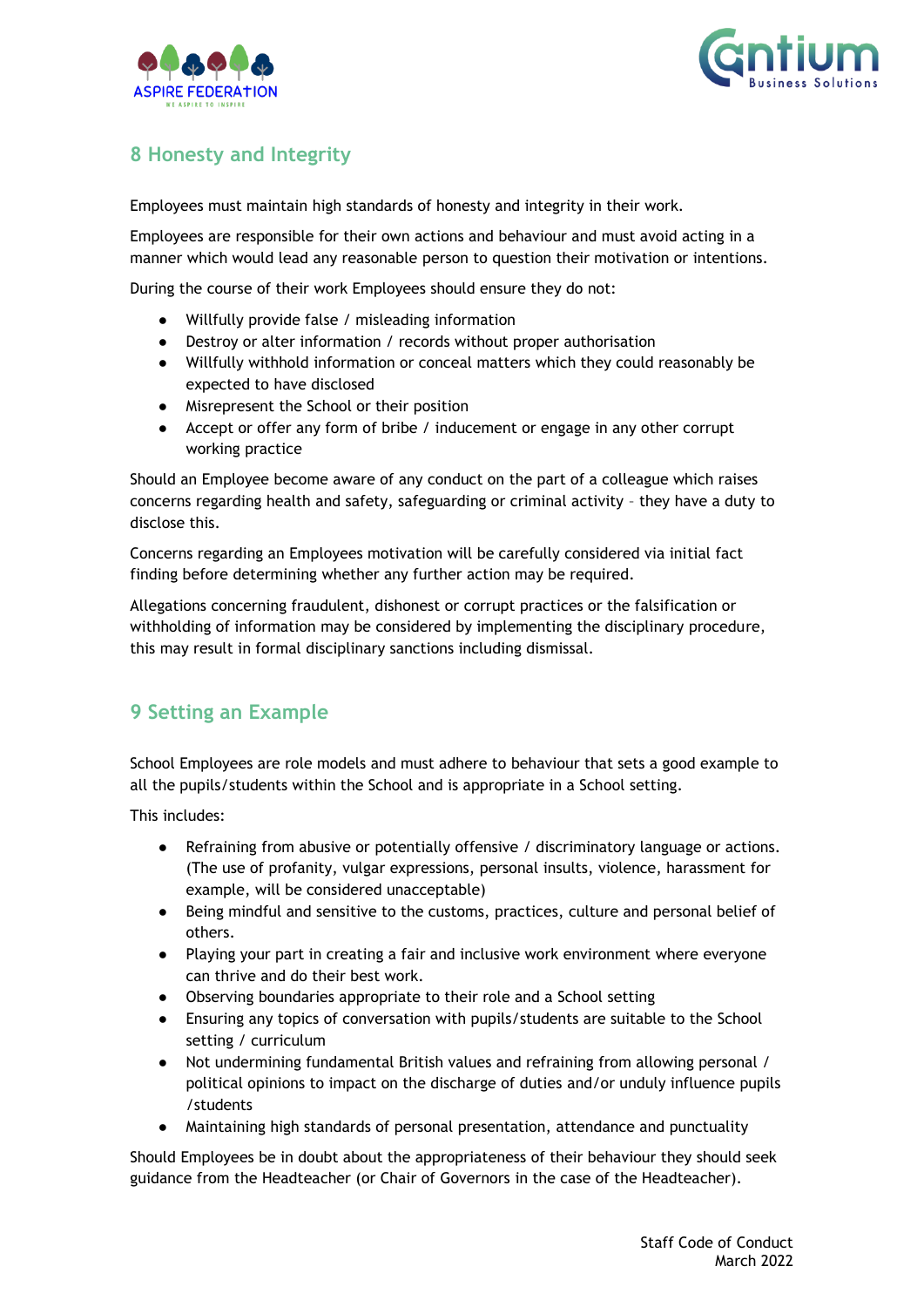



Breaches of expected behaviour may be considered by implementing the disciplinary procedure, this may result in formal disciplinary sanctions including dismissal.

# <span id="page-9-0"></span>**10 Confidentiality**

Employees may have access to confidential or sensitive information about pupils /students, colleagues or the business and operation of the School as part of their job role.

Such information must not be disclosed to any person who is not entitled to have access to this or legitimately needs it for work purposes.

Specifically, all Employees must:

- Work in accordance with the requirements of the General Data Protection Regulation (2018) and associated legislation
- Observe the School's procedures for the release of information to other agencies and members of the public
- Not use or share confidential information inappropriately or for personal gain
- Not speak inappropriately about the school community, pupils, parents, staff or governors including discussing incidents, operational or employment matters with parents / members of the public
- Ensure all confidential data is kept secure and where required password protected

Should Employees be in doubt about the appropriateness of sharing information they should seek guidance from the Headteacher.

Please also refer to the School's Data Protection / Information Governance Policies

## <span id="page-9-1"></span>**11 Working Relationships & Relationships with other Stakeholders / Community**

The School expects Employees to maintain positive and professional working relationships. Colleagues, pupils, parents and other stakeholders should be treated with dignity and respect.

Employees should be polite and courteous in their interactions with parents / pupils and other stakeholders / members of the School community.

Behaviour which constitutes bullying and harassment, intimidation, victimisation, discrimination or abuse of authority will not be tolerated and may be addressed by implementing the School's bullying and harassment policy and / or the disciplinary policy. This includes physical and verbal abuse and use of inappropriate language (for example the use of profanity, vulgar expressions) or unprofessional behaviour (for example, being rude or hostile) with colleagues, pupils and parents.

Employees should treat all stakeholders in a fair and equitable way and not behave in a manner which may demean, distress, offend or discriminate against others.

Employees should ensure that policies relating to equality issues are complied with.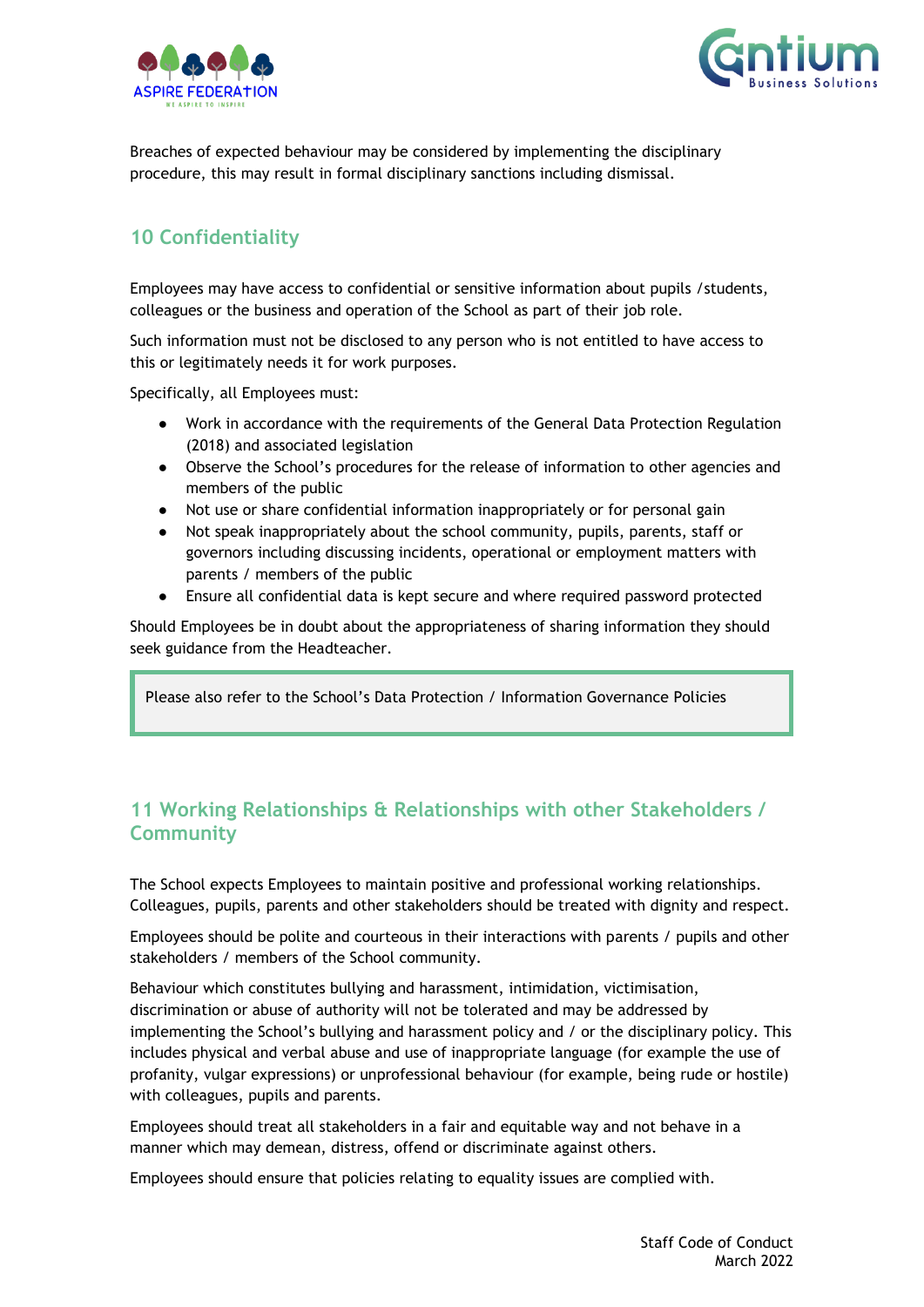



Employees should be aware of the School's Complaint Procedure and address any concerns from parents / pupils and other stakeholders in accordance with this document.

Please also refer to the School's Complaints Procedure

### <span id="page-10-0"></span>**12 Conduct Outside of the Workplace**

The School recognises that Employees are entitled to their private lives. In general, the choices and actions of employees outside of their job role are not the School's concern. However, in order to protect all parties, there are exceptions to this.

All Employees working in the School Community must be mindful that they have a responsibility to maintain public confidence in their own and the School's ability to safeguard the welfare and best interests of children and young people. It is therefore, expected that they will adopt high standards of personal conduct in order to maintain the confidence and respect of the public in general and all those with whom they work.

In this regard Employees must not engage in conduct outside of work which has the potential to:

- Affect or is likely to affect the suitability of the Employee to undertake their job role or work with children/young people or in a School setting
- Impact on the operation or reputation or standing of the School
- Impact on the operation or reputation of the School's relationship with its staff, parents, pupils, or other stakeholders
- Seriously undermine the trust and confidence that the School has in the Employee to undertake their job role or work with children/young people or in a School setting

In particular, criminal offences that involve violence or possession or use of illegal drugs or sexual misconduct are likely to be regarded as unacceptable.

Concerns related to an Employees actions or inactions outside of work will be reasonably considered in light of the Employees job role, and the potential impact of the Employee's suitability to do their job within the context of the School Community. If relevant, formal action may be considered following the implementation of the School's disciplinary procedure. Depending on the seriousness of any established concerns dismissal may be a potential outcome.

### <span id="page-10-1"></span>**13 Duty to Disclose**

All Employees have a duty to immediately disclose to the headteacher (or Chair of Governors in the case of a Headteacher) prior to the start of their employment, at the start of their employment or during the course of their employment, any change in their circumstances or any information which may affect or is likely to affect the suitability of the Employee to undertake their job role or work with children/ young people or in a School setting.

This includes, but is not restricted to: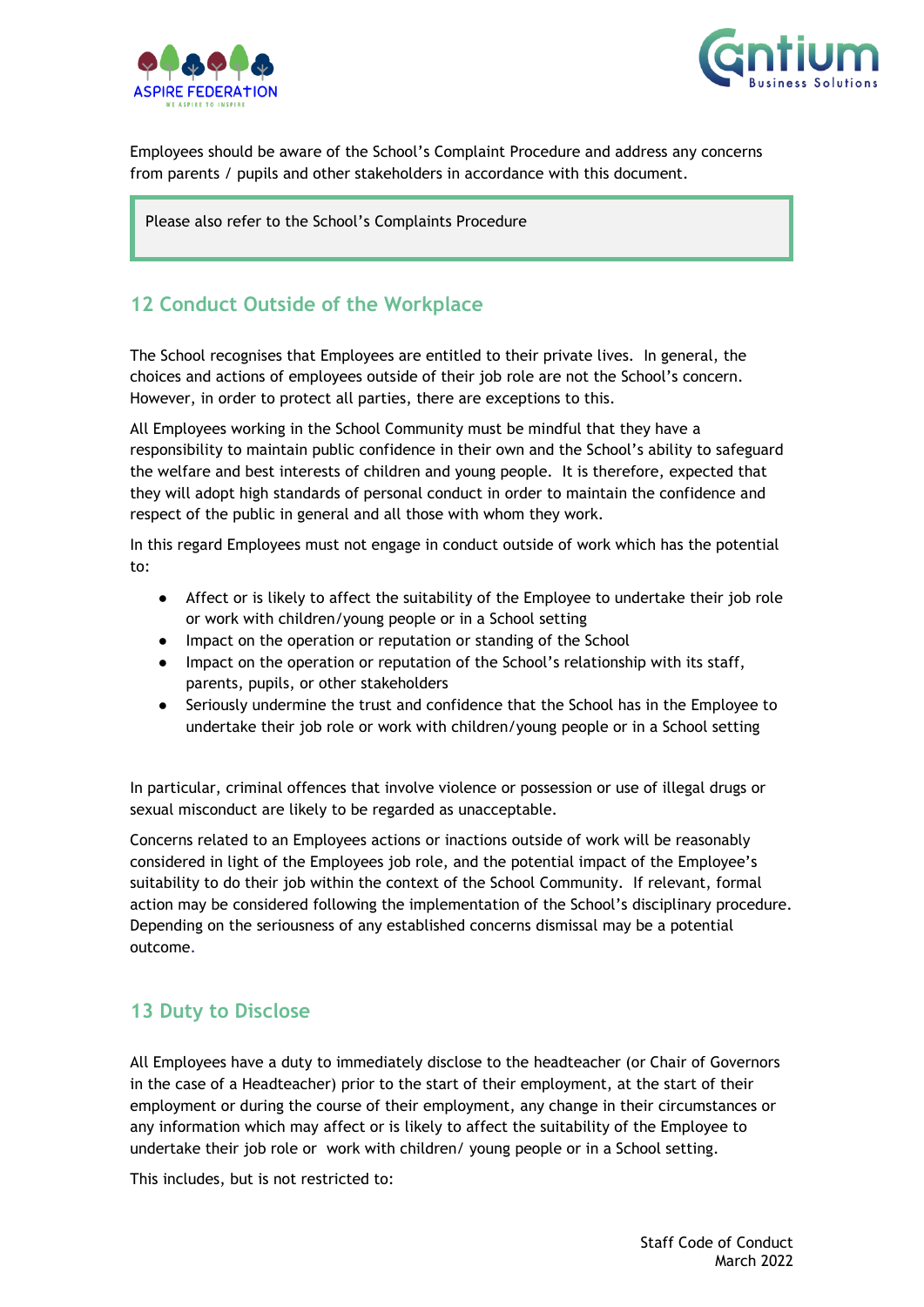



- the Employee being subject to any police investigation / enquiry, arrest, ban, charge, caution, reprimand, warning, fine or pending prosecution or criminal conviction. This includes any actions committed overseas which would be subject to a police investigation or formal action if such actions had been committed in any part of the United Kingdom
- the Employee being subject to any referral, made to, or any investigation, proceedings, or prohibition order being undertaken by the Teaching Regulation Agency, General Teaching Council for Scotland, or the Education Workforce Council in Wales
- the Employee being subject to the inclusion on the DBS Children's Barred List and any change in DBS status during employment, or any referral, made to, or any, investigation or proceedings being undertaken by the DBS
- the Employee being subject to any referral, made to, or any investigation, proceedings, or prohibition order being undertaken by any other regulatory or professional authorities or actions of other agencies relating to child protection and/or safeguarding concerns
- the Employee being subject to any orders made in relation to the care of children, the refusal or cancellation of registration relating to childcare, or children's homes, or being prohibited from private fostering
- the Employee being subject to any 'live' disciplinary process, formal sanction or any other relevant information arising from a previous or current secondary employment / voluntary work which may impact on the Employee's suitability to undertake their role or work with children/young people or in a School setting. This includes substantiated safeguarding allegations
- the Employee's close personal relationships outside of the workplace presenting a 'risk by association' to the safeguarding of children / young people.

This list is not exhaustive. Should an employee be unclear about whether it is appropriate to disclose a matter they are encouraged to seek guidance from the Headteacher (or Chair of Governors in the case of a Headteacher) at the earliest opportunity.

Employees will be aware that cautions and certain convictions have to be declared during Disclosure and Barring checks unless they meet the filtering rules of the Disclosure and Barring Service.

The schools acknowledge that an employee charged with an office is innocent until proven guilty. However, special considerations will apply if the offence is one of those which is on the list of offences relevant to safeguarding (a full list is available on the Disclosure and Barring Service's website) or if an employee is imprisoned on remand pending trial.

Employees must also report any current or historical information in the public domain or which is likely to come into the public domain which may be of relevance to their job role or their suitability to work with children/young people or in a School setting or matters which may be subject to adverse media attention or have a detrimental impact on the reputation of the School.

Childcare (Disqualification) Regulations 2009

These regulations apply specifically to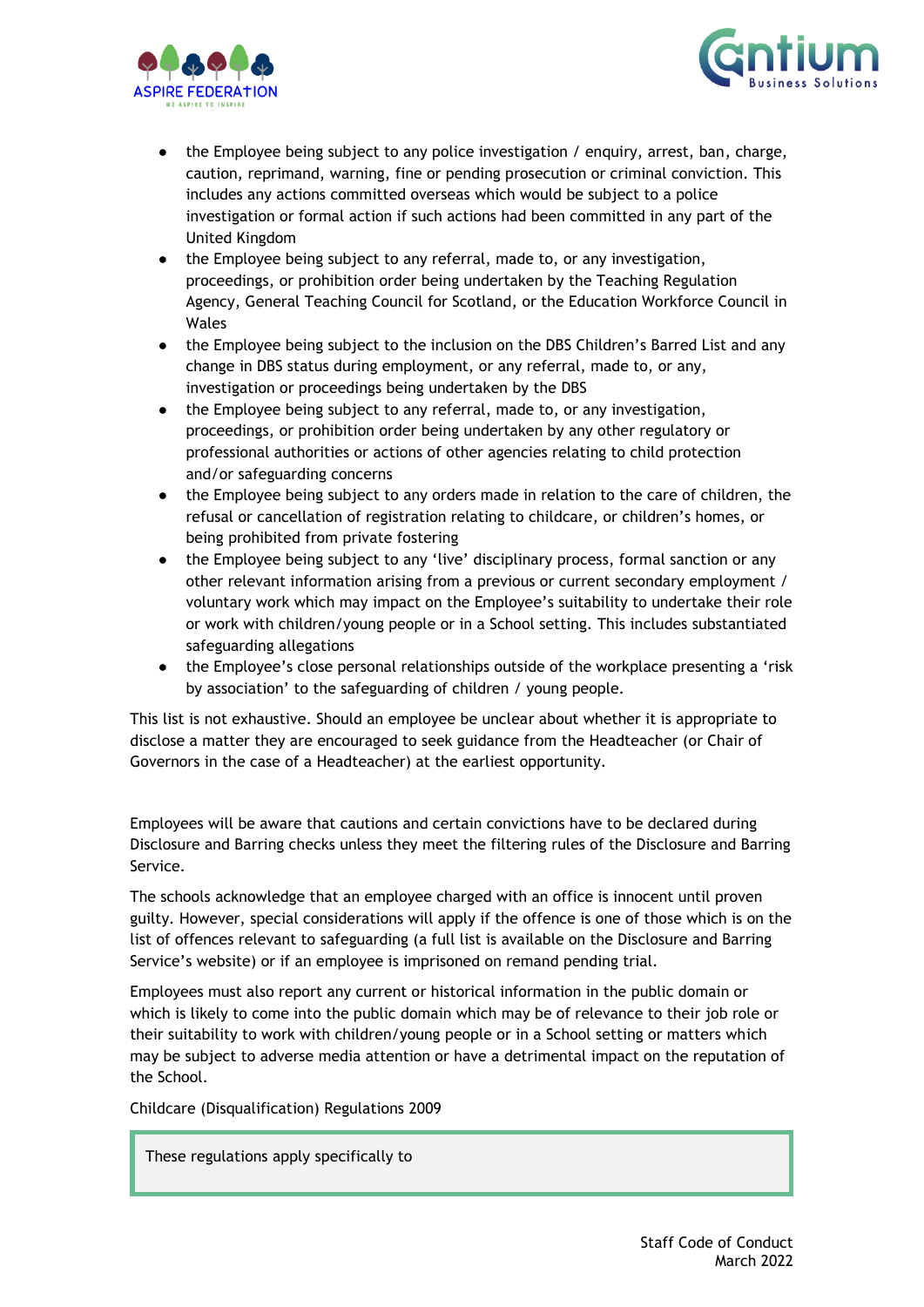



- Staff working directly with children under the age of 5 within the Early Years Foundation Stage or
- Staff providing 'wrap around care' (i.e. breakfast and afterschool clubs) with children up to the age of 8

Please delete if this requirement does not apply in your establishment

In addition in the case of individuals who work with, or manage the education of, early years pupils (under the age of five) during school hours, and children up to the age of eight in relation to activities outside of the school day (for example breakfast or after school club employees), the following legislative provisions also apply.

In accordance with the Childcare (Disqualification) Regulations 2009 (Section 75 of the Childcare Act 2006) an Employee should immediately disclose to the Headteacher (or Chair of Governors in the case of the Headteacher) if, at any point during their employment, they:

Are disqualified from providing childcare provision or being involved in the management of such provision, including where any application for an Ofsted waiver from disqualification has been made, regardless of whether such an application was successful

Such employees also have a duty to ensure that they are fully aware of their obligations and will be asked by the school to confirm that they understand and comply with these provisions.

Further guidance relating to Employee's obligations under the Childcare (Disqualification) Regulations 2009 including details of the relevant offences which must be disclosed to the school is available at:

#### [https://www.gov.uk/government/publications/disqualification-under-the-childcare](https://www.gov.uk/government/publications/disqualification-under-the-childcare-act-2006)[act-2006](https://www.gov.uk/government/publications/disqualification-under-the-childcare-act-2006)

Employees should seek clarification from the Headteacher (or Chair of Governors in the case of the Headteacher) if they are unclear whether they are required to disclose certain information under this provision.

#### **How the school will respond to Employee disclosures**

Disclosures will be handled sensitively and discretely, and with regard to data protection considerations.

The Headteacher will consider carefully any disclosure which is made and the appropriate response.

This may result in a suspension from duties with normal pay while an investigation / risk assessment takes place or Ofsted waiver application made (where applicable). Suspension is not a sanction in itself and does not represent any prejudgement of the outcome of the response to the disclosure.

In instances where the information disclosed constitutes a risk to the safeguarding of children / young people or is incompatible with an Employee's job role or their suitability to work with children/young people in a School setting, termination of employment may be considered, following due process.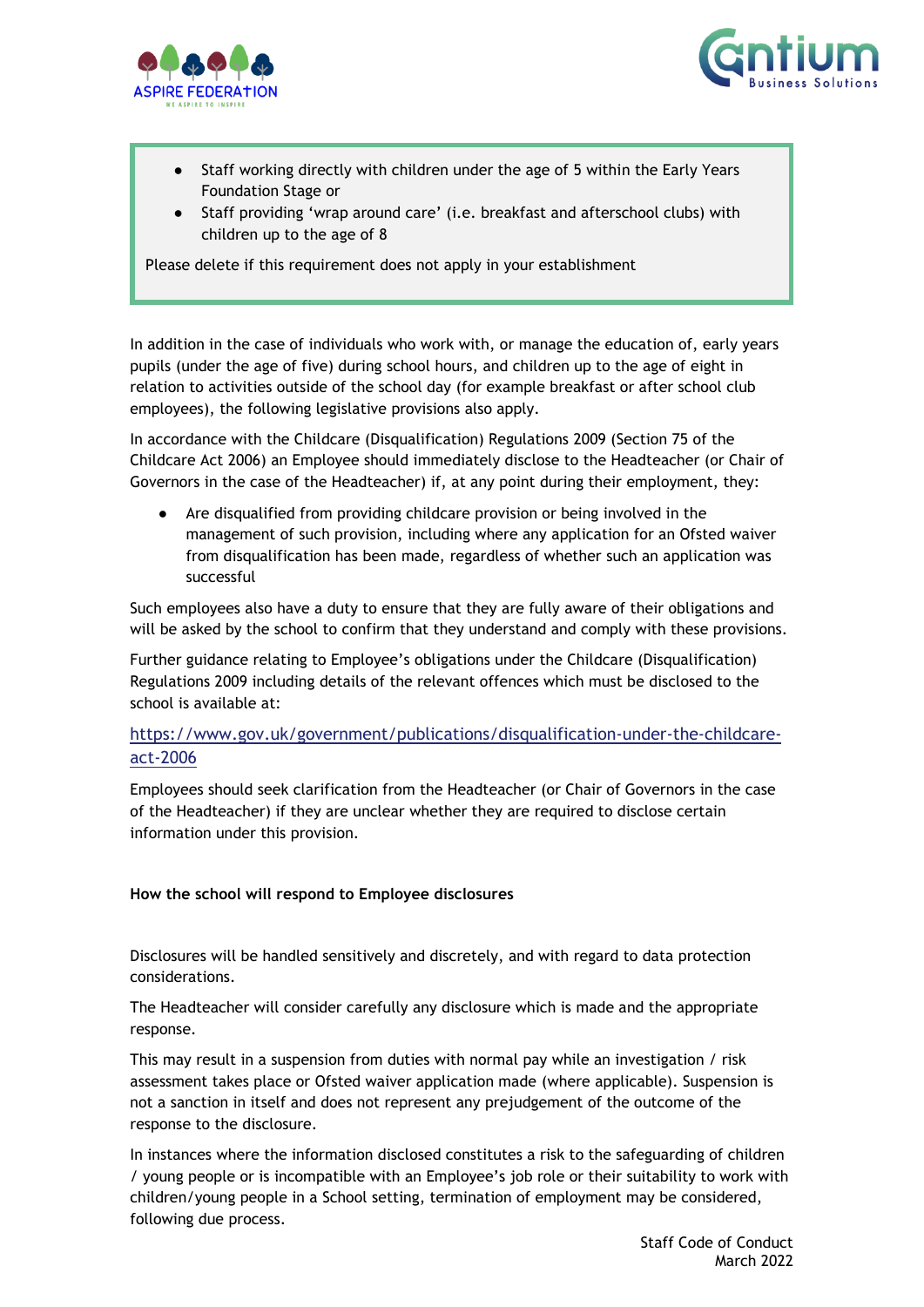



Any failure to disclose any information required in the course of employment or any other information that may have a bearing on an individual's suitability to carry out their job role or work with children/young people or in a School setting may be the considered by implementing the disciplinary procedure, this may result in formal disciplinary sanctions including dismissal.

### <span id="page-13-0"></span>**14 Secondary Employment**

Employees should ensure that any external paid or unpaid work does not conflict with their duty to the School, or pose a potential to damage the Employee's own or the educational settings reputation with the context of their job role and seniority.

Employees must discuss with their Headteacher and obtain their consent before taking up additional paid / unpaid employment or engaging in any other business.

Requests will not be unreasonably refused providing that:

- It does not affect or is unlikely to affect the suitability of the Employee to undertake their job role or work with children/young people or in a School setting
- There is no detrimental impact on an Employee's work performance or their own or others health and safety.
- Privileged or confidential information is not shared
- Work is undertaken outside of the School and of contracted hours of work
- The activity is not in direct competition with those of the School

It is an Employee's responsibility to monitor the hours they work and ensure they are rested and refreshed to be able to carry out their role. An average working week of 48 hours across all employments should not normally be exceeded unless the Employee has elected to opt out of the Working Time Regulations.

### <span id="page-13-1"></span>**15 Dress and Presentation**

An individuals dress and appearance is a matter of personal choice. However, all Employees must ensure their dress, personal appearance and standard of personal hygiene is appropriate to the nature of their role in the School and promotes a professional image. Employees should be mindful of setting a good example to both pupils and visitors.

Dress should be appropriate to the activities an Employee is engaged in and any related health and safety requirements.

Suitable protective equipment must be worn where provided and appropriate.

Uniforms should be worn where provided.

Employees should wear their identity badges at all times whilst in the workplace.

Employees should dress in a manner that is not offensive, revealing or sexually provocative

Employees should dress in a manner that is absent from political or other contentious slogans.

Wherever possible, tattoos should not be exposed. An Employee may be asked to cover a visible tattoo where it is deemed inappropriate / offensive for a school setting. For example if the subject is discriminatory, violent or contentious. Body piercings, except earrings, should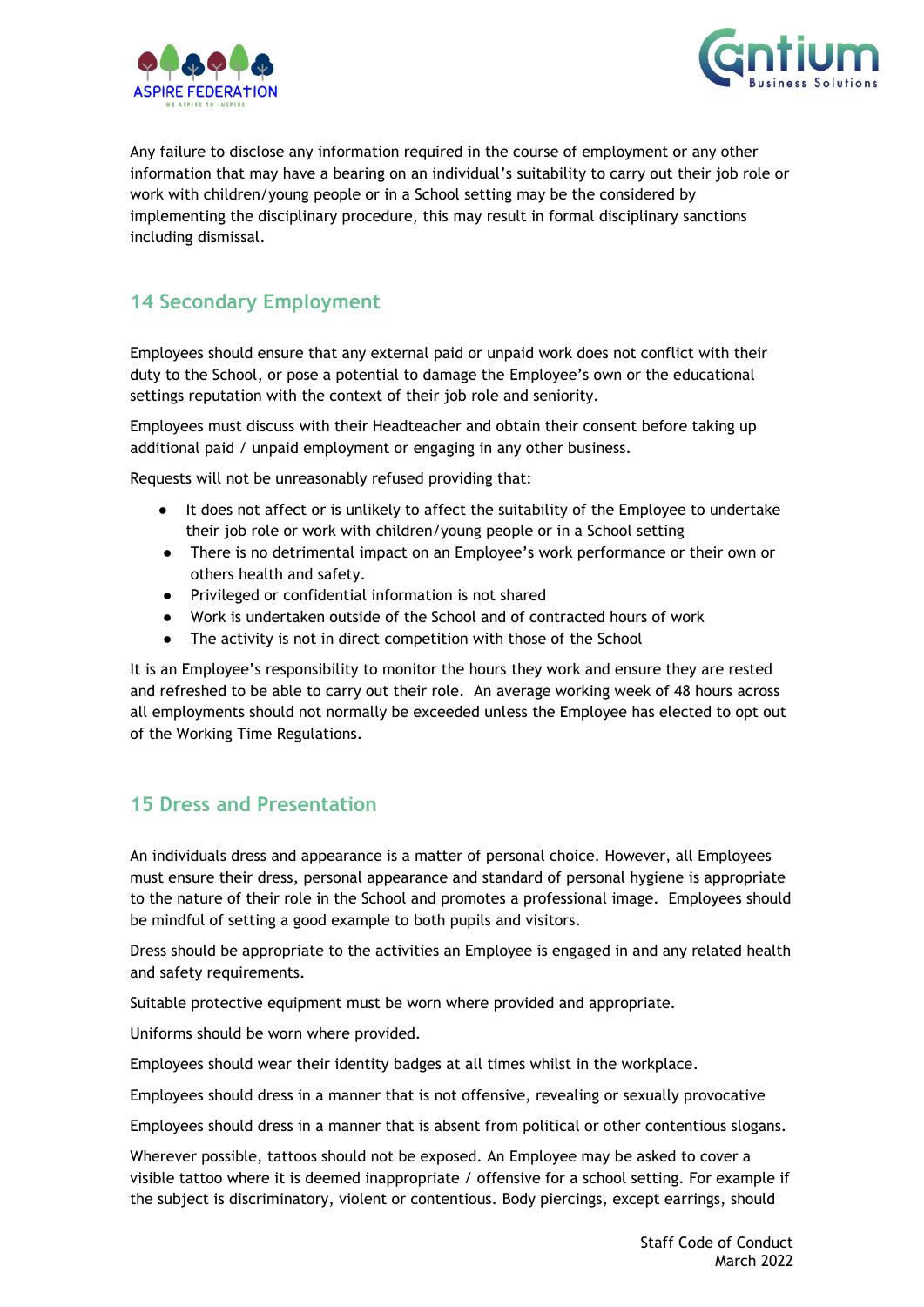



not be exposed. These requirements only apply whilst the Employee is in the workplace or carrying out work on behalf of the School.

The School recognises the diversity of cultures and religions of its Employees and will take a sensitive approach where this affects dress and uniform requirements.

# <span id="page-14-0"></span>**16 Smoking and the use of drugs and alcohol**

The School is a non- smoking environment. Smoking and the use of e-cigarettes or "vaping" is not allowed on School premises or during working time. Staff should also refrain from smoking immediately outside of the school entrances.

Employees must not consume alcohol or use illegal drugs in the workplace or be under the influence of such substances whilst at work. This includes the use of 'legal highs' or psychoactive substances.

Employees must ensure that any use of alcohol / illegal drugs outside of work does not adversely affect their work performance, attendance, conduct, working relationships, health and safety of themselves and others or damage the School's image and reputation. Employees are expected to behave in a manner which would not lead any reasonable person to question their suitability to work with children or act as a role model. For example, presenting for work with clothing or breath smelling of alcohol or drugs is likely to raise reputational concerns.

If an Employee has a drug or alcohol dependency which is impacting on their work or has the potential to impact on their work, they should discuss this with the Headteacher. Where an Employee engages with the school regarding addressing their dependency, consideration will be given on how to best to support the employee. External advice may be sought prior to or during the implementation of the Schools disciplinary procedure where conduct issues arise due to alcohol or drug use.

### <span id="page-14-1"></span>**17 Health and Safety at Work**

All Employees must, by law, take reasonable care for their own health and safety and that of others in the workplace.

Employees are required to comply with the School's Health and Safety policy and agreed procedures at all times.

This includes:

- avoiding risk of injury or danger to yourself or others
- using any protective clothing and equipment supplied
- complying with hygiene requirements
- reporting, at the earliest opportunity, any hazards, defects, accidents or incidents to the Headteacher or other designated person
- not interfering with, or misusing, anything provided for health, safety or welfare
- informing the School of any medical condition or medication which has been prescribed which may have an impact on health and safety in the workplace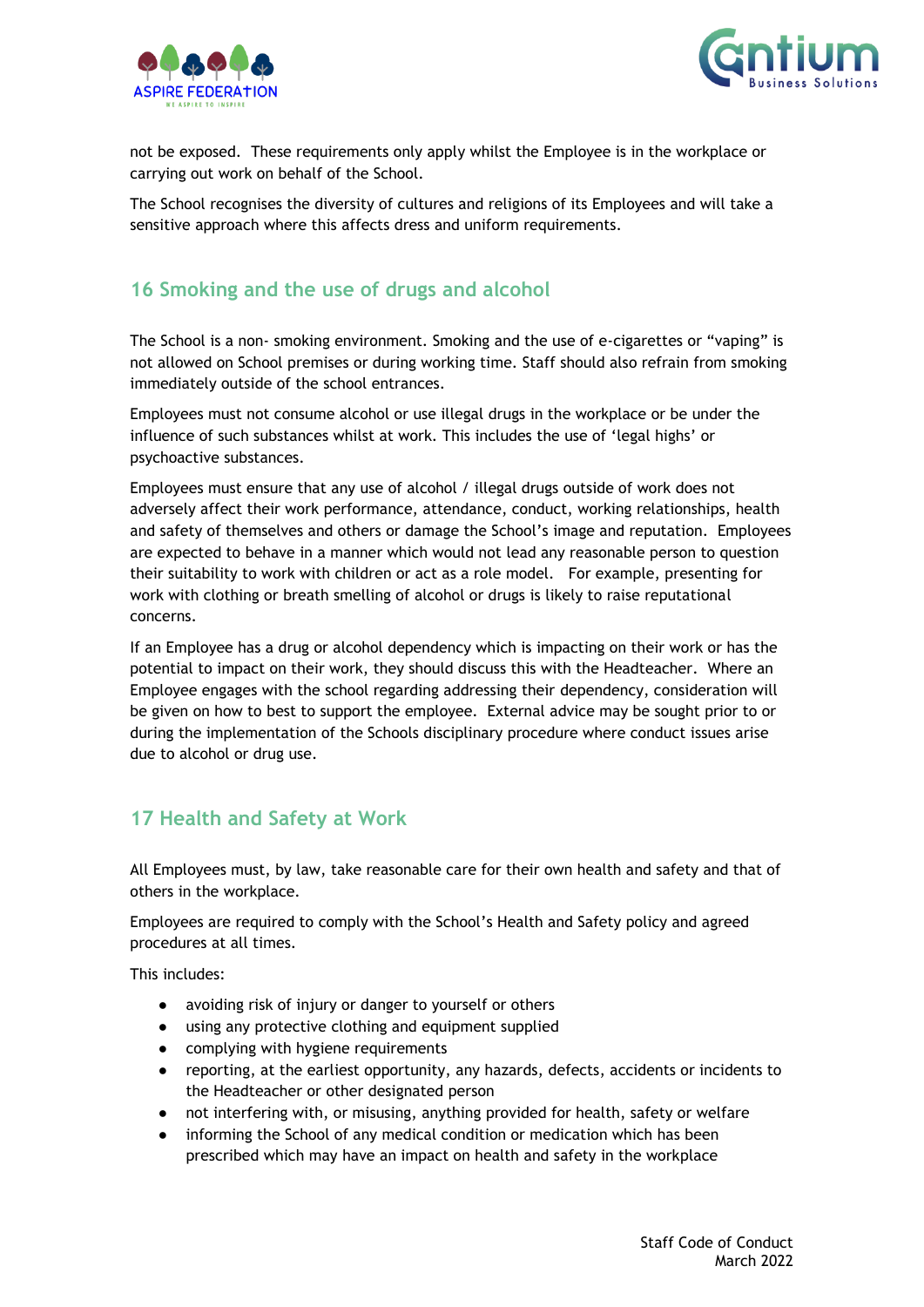



Employees with specific additional responsibilities and those in managerial roles should also be aware of and comply with any additional health and safety obligations associated with their role.

Employees should inform their manager if they have a medical condition or are taking prescription medication which may impair their work performance or affect their health and safety or that of others.

Please also refer to the School's Health & Safety Policy

### <span id="page-15-0"></span>**18 Contact with the Media**

All enquiries from the media should be directed to the Headteacher.

Employees should not make contact with or comment to the media about matters relating to the School without the prior approval of the Headteacher.

Employees should speak to the Headteacher in the first instance about any concerns they have regarding their own employment or operation of the school and / or may refer to the School's Whistleblowing or Grievance policies if they wish to raise a formal complaint.

Should an Employee speak directly to the media about non-school matters care should be taken to ensure that it is clear that any opinions expressed are personal and that the individual is not acting on behalf of / representing the School.

Any contact with the media in a personal capacity should be compatible with the Employee's role and their position working with children / young people or in a school setting and must not negatively impact on the reputation of the school.

### <span id="page-15-1"></span>**19 Whistleblowing**

Employees may raise concerns about any aspect of the operation of the School which is not directly related to their own employment through the Whistleblowing Policy.

Employees raising a concern with reasonable grounds for doing so will not be subject to discrimination, harassment or victimisation.

Please also refer to the School's Whistleblowing Policy

### <span id="page-15-2"></span>**20 Misconduct**

Failure to follow the Code of Conduct may result in further action being taken, as set out in the Schools Discipline and Conduct Policy and Procedure.

Employees should ensure they are familiar with type of conduct which may be regarded as a breach of School rules.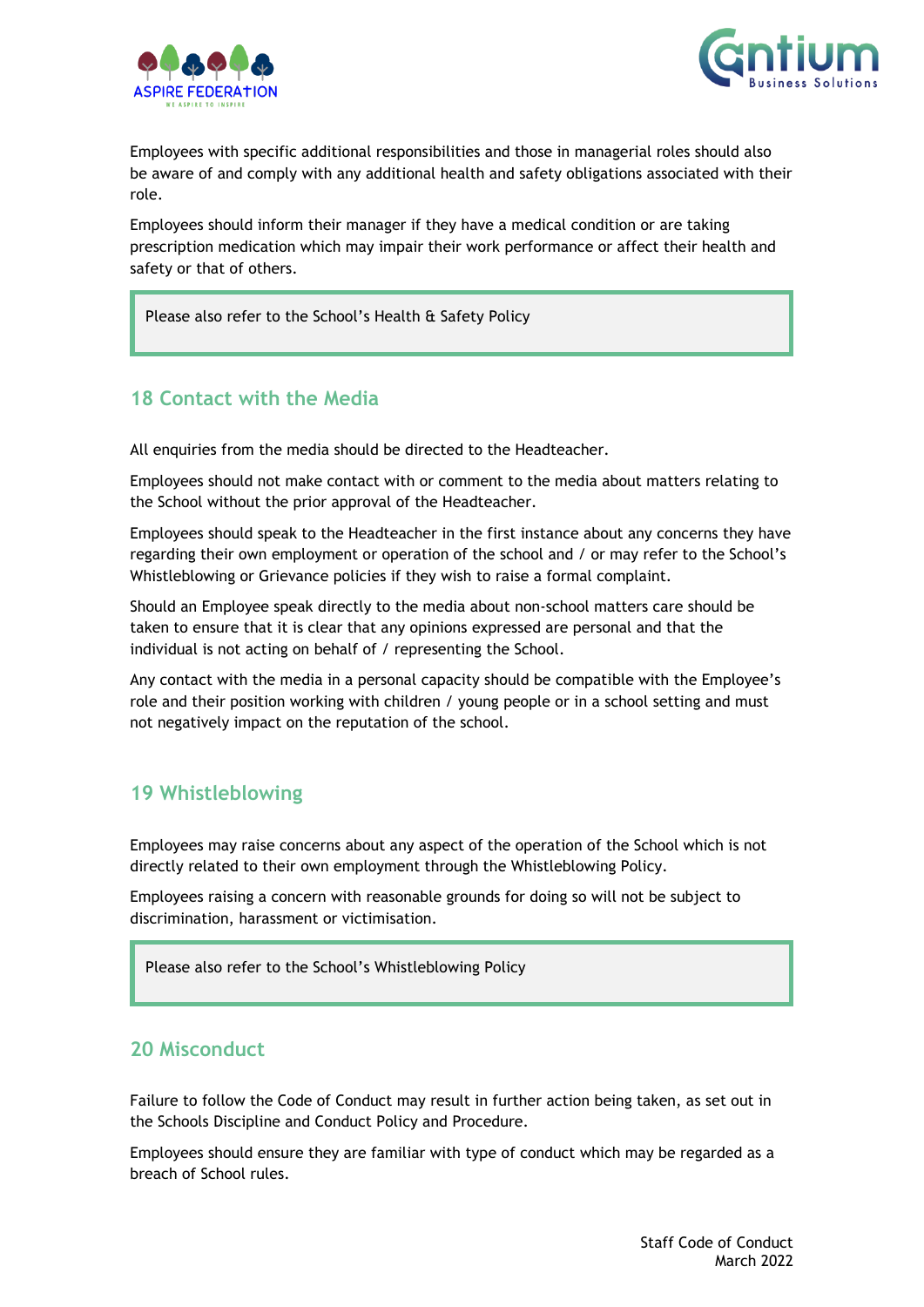



Examples of behaviours which are likely to be regarded to constitute misconduct are set out in the Appendix to the School's Discipline and Conduct Policy and Procedure. Allegations of misconduct will be managed in accordance with the Schools Discipline and Conduct Policy and Procedure.

Please also refer to the School's Discipline & Conduct Policy and Procedure

# <span id="page-16-0"></span>**Part C: Safeguarding Pupils / Students**

# <span id="page-16-1"></span>**21 General Obligations**

It is essential that everybody working in a School understands their safeguarding responsibilities.

All Employees have a responsibility to:

- Safeguard pupils / students from physical abuse, sexual abuse, emotional abuse and neglect
- Promote the welfare of pupils / students and provide a safe environment in which children can learn
- Identify children who may be in need of extra help or who are suffering, or are likely to suffer, significant harm
- Report as soon as possible and without delay any concerns regarding child protection / safeguarding to the Headteacher / Designated Safeguarding Lead (or Chair of Governors where concerns relate to the Headteacher)

All Employees must ensure they have read, understood and comply with:

- Part 1 of Keeping Children Safe in Education (KCSIE) (September 2021).
- KCSIE Section Two Concerns that do not meet the harm threshold
- This Guidance is attached at Appendix 4 or via <https://www.gov.uk/government/publications/keeping-children-safe-in-education--2>
- School Safeguarding Policy
- Schools Child Protection Policy
- The School's Behaviour Management Policy
- Additionally, Employees with managerial responsibilities must ensure they comply with the School's procedure for Managing Allegations Against Staff, Managing Allegations Against Staff practice guidance and Parts 2-5 of Keeping Children Safe in Education.

Employees must attend and comply with any training as required by the School associated with the safeguarding of pupils / students.

## <span id="page-16-2"></span>**22 Appropriate relationships with students**

Employees must maintain appropriate professional boundaries with pupils / students.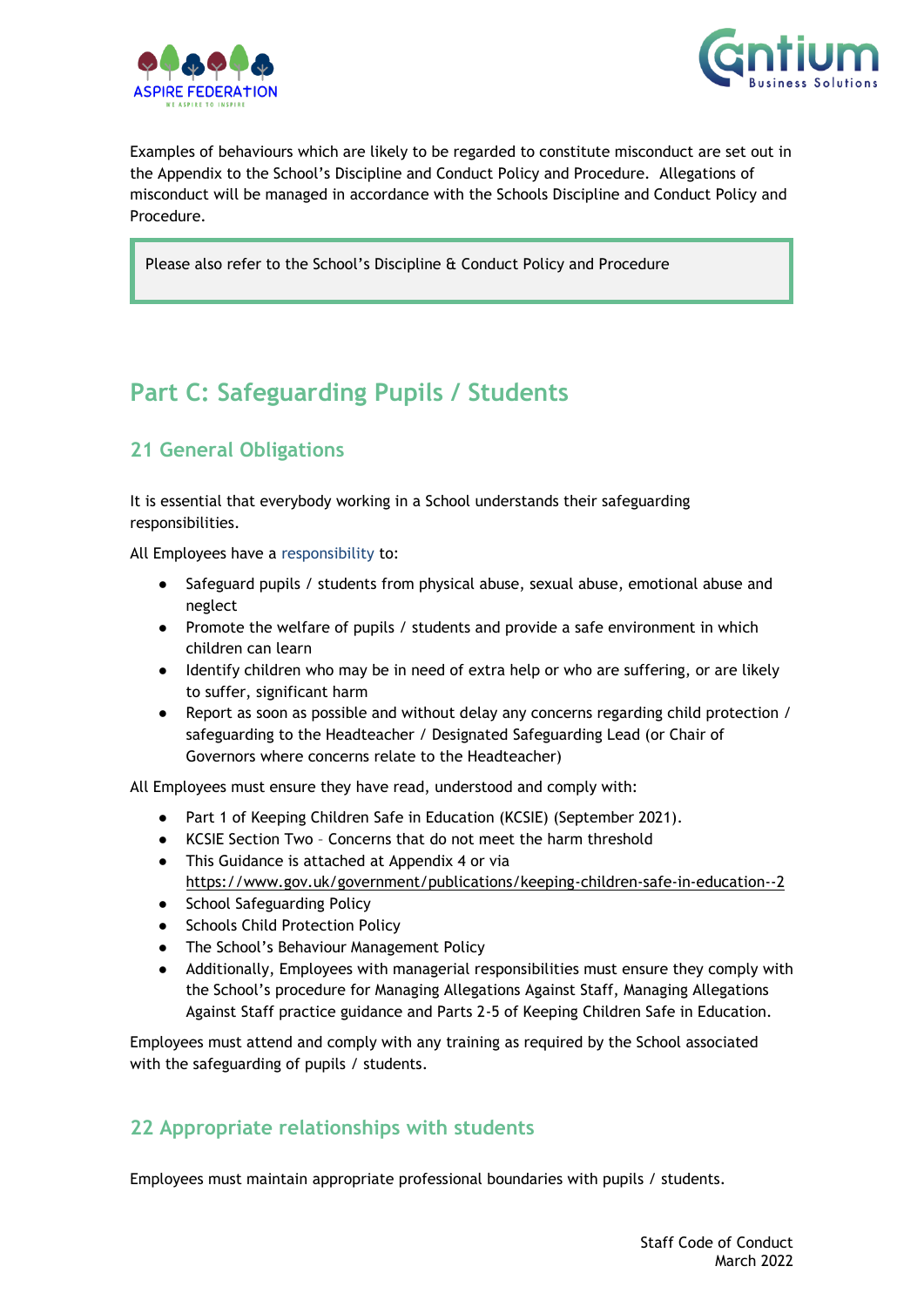



Employees are expected to act in an open and transparent way that would not lead any reasonable person to suspect their actions or intent. In order to protect both children and themselves, Employees should also avoid behaviour that might be misinterpreted by others. Where concerns are raised appropriate fact finding will be undertaken before considering whether further formal action is warranted under the Schools disciplinary procedure.

## <span id="page-17-0"></span>**23 Allegations Against Members of Staff and Volunteers**

All Employees have a duty to report to the Headteacher / DSL at the earliest opportunity the conduct of a colleague who may have.

- Behaved in a way that has harmed a child or may have harmed a child and/or;
- Possibly committed a criminal offence against or related to a child and/or;
- Behaved towards a child or children in a way that indicates he or she may pose a risk of harm to children and/or;
- Behaved or may have behaved in a way that indicates they may not be suitable to work with children

Failure to report such concerns may be regarded as a disciplinary matter.

Some concerns may not meet the above thresholds and maybe dealt with as a 'Low Level' concern. Where behaviour does not meet the threshold above all staff still have an obligation to report any concerns, no matter how small if it causes a sense of unease or a nagging doubtthat an adult working in or on behalf of the school or college may have acted in a way that:

- Is inconsistent with this staff code of conduct, including inappropriate conduct outside of work which has potential to impact their suitability to work with children considering their job role and:
- Does not meet the allegations threshold or is otherwise not considered serious enough to consider a referral to the LADO.

Where the concerns relate to the Headteacher these should be reported to the Chair of Governors.

## <span id="page-17-1"></span>**24 Guidance for Safer Working Practice**

Employees are required to read, understand and comply with the Guidance for Safer Working Practice for those working with Children and Young People in Education Settings.

This guidance is attached at Appendix 5. This document explains the School's specific expectations with regard to safeguarding pupils / students and contains practical guidance on behaviours which constitute safe working practice.

Employees should seek immediate guidance from their Headteacher / Line Manager if they are unclear about the conduct or actions expected of them.

Schools may wish to add further details about their specific expectations regarding safer working practice here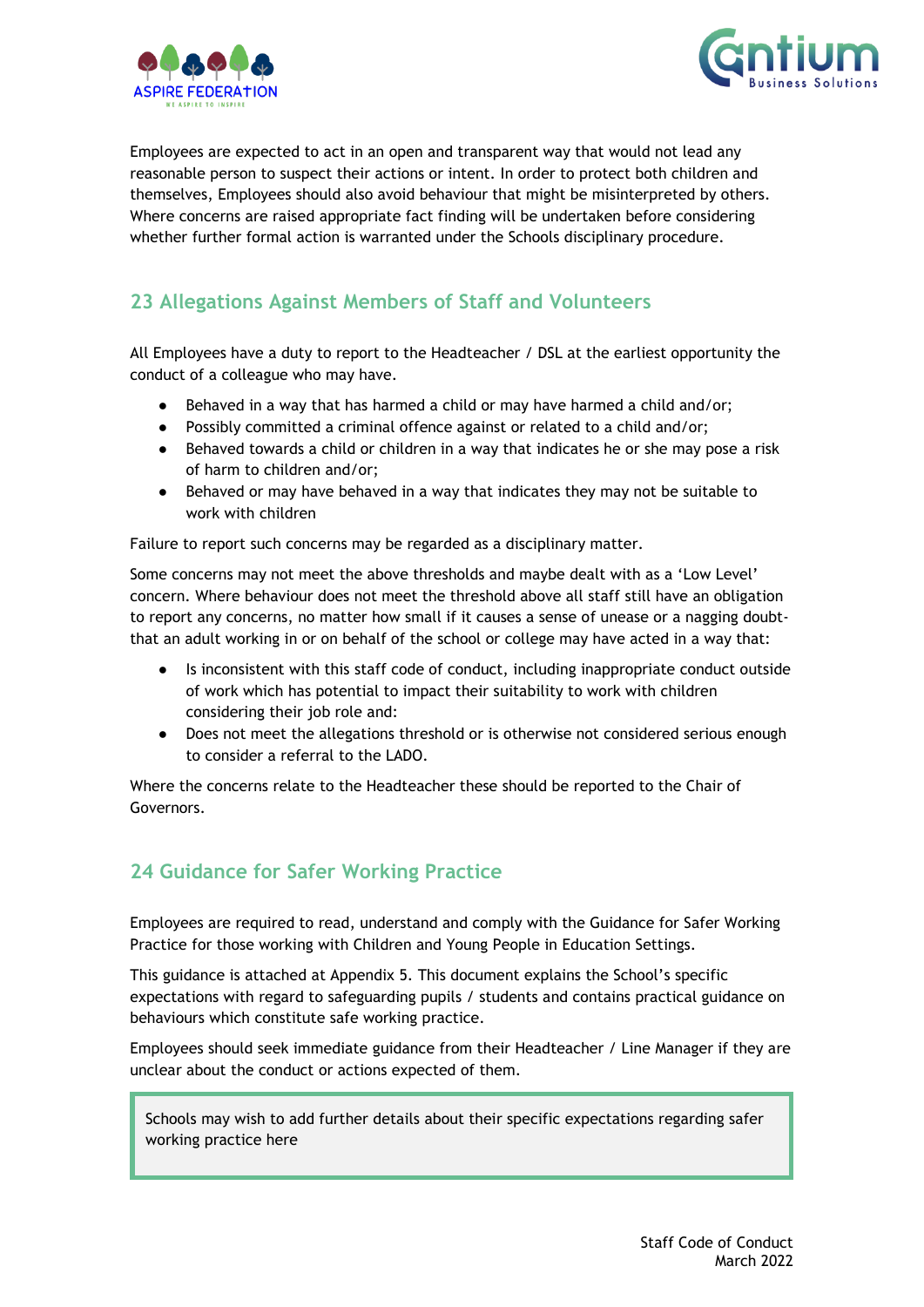



# <span id="page-18-0"></span>**25 Other Safeguarding Considerations**

All staff need to be aware of wider safeguarding considerations this includes

Prevent Duty

Schools have a duty to protect children / young people from radicalisation and extremism.

Female Genital Mutilation

Teachers have a legal duty to report to the police where they discover an act of Female Genital Mutilation appears to have been carried out on a pupil / student.

All Employees have a responsibility to discuss any concerns with the Headteacher / designated staff member

Please refer to Part 1 and Annex B of Keeping Children Safe in Education (September 2021) for further guidance.

Peer on Peer Abuse

It is important that all staff recognise the indictors of peer on peer abuse this can include:

- **Bullying**
- Abuse with intimate partner relationships
- Sexual violence and sexual Harassment
- Upskirting

Please refer to Part 1 and Annex B of Keeping Children Safe in Education (September 2021) for further guidance.

All Employees have a responsibility to report any concerns about pupils / students who may be 'at risk' to the Headteacher / designated staff member.

# <span id="page-18-1"></span>**Part D: ICT and Social Media**

Please also refer to the School's ICT Acceptable Usage Policy / E Safety Policy

### <span id="page-18-2"></span>**26 General Obligations**

Employees should ensure that they have read, understand and comply with the School's ICT Acceptable Use Policy at all times (Attached at Appendix 6).

Whilst at work or using a work device all Employees must:

- Ensure all electronic communication with pupils / students, parents / carers, colleagues and other stakeholders is compatible with their professional role, appropriate boundaries and in line with School policies.
- Not to use work IT equipment to browse, create, transmit, display, publish or forward any material / images which is illegal, sexually explicit, obscene or could offend, harass or upset others or anything which could bring an Employee's professional role or the School / Local Authority into disrepute.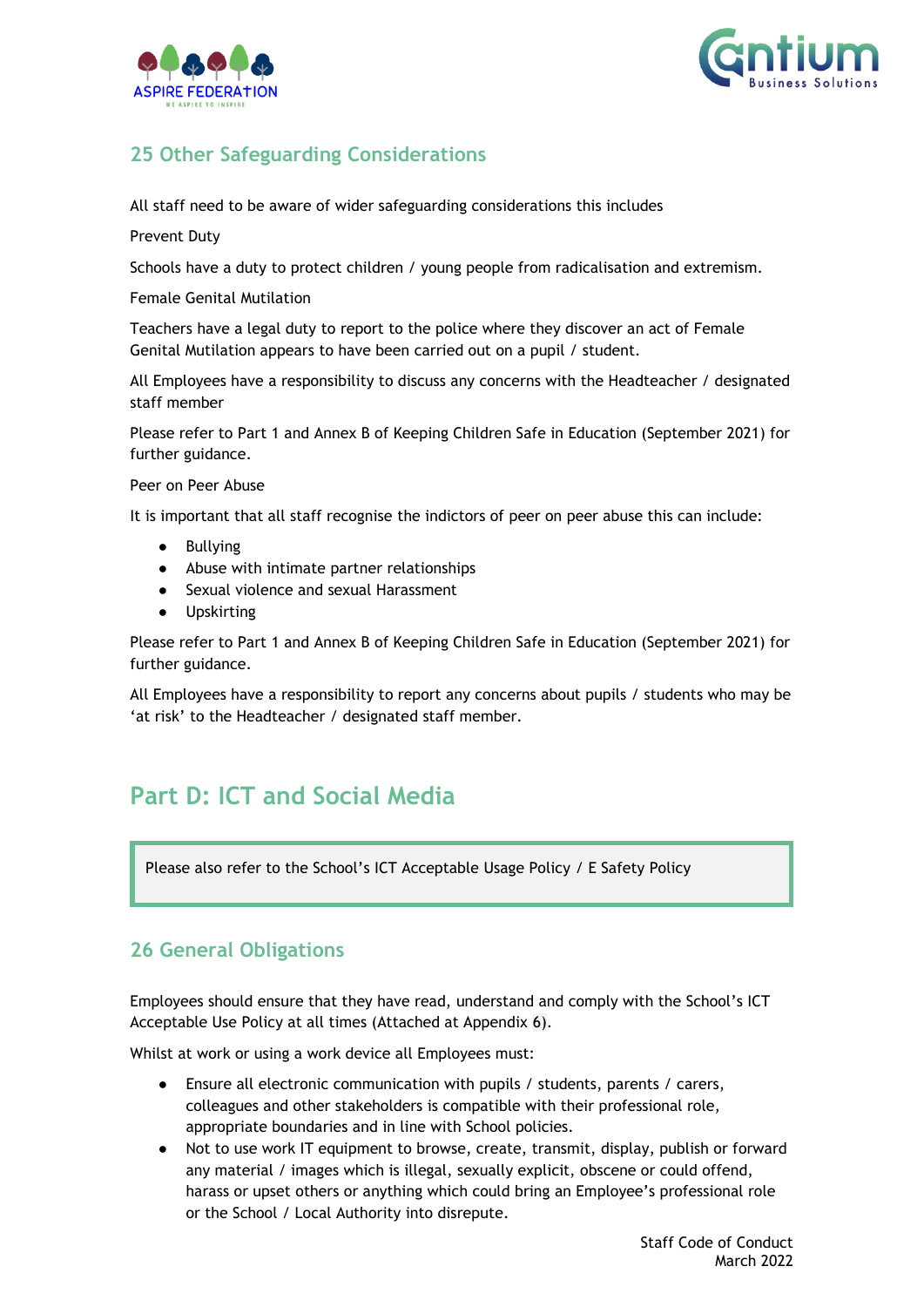



- Not to use personal IT equipment to browse, create, transmit, display, publish or forward any materials / images which are illegal or could offend or harass others or anything which could bring an Employee's professional role or the School / local authority into disrepute.
- Ensure that ICT system security is respected, and password protocols are observed including the use of strong passwords and encryption.
- Not install personal software on School equipment or make unauthorised copies of School registered software.

School may specify which approach applies:

Limited use of School internet, email and ICT equipment for personal purposes is permitted, provided this is within the scope of the School's ICT Acceptable Use Policy and does not impact on an individual's job role.

Access to gaming, gambling, social networking sites or internet chatrooms from School devices is not permitted

OR

Use of school internet, email and ICT equipment for personal purposes is not permitted.

Employees should seek guidance from their Headteacher / Line Manager if they are unclear about the conduct or actions expected of them.

Breaches of expected use of ICT may be considered by implementing the disciplinary procedure, this may result in formal disciplinary sanctions including dismissal.

## <span id="page-19-0"></span>**27 Use of Social Media**

Employees must ensure that their online presence / profile is compatible with their professional role. Employees are entitled to their private life, but should be mindful that their online presence can be subject to public scrutiny. It is important that the wider community are confident that pupils are being educated by professionally responsible people.

All Employees should:

- Ensure appropriate privacy settings are applied when using social media sites
- Refrain from sharing confidential / privileged information, discussing incidents, operational or employment matters or making critical / negative comments about the School / pupils / parents or colleagues on such forums
- Not browse, create, transmit, display, publish, comment on or forward any material / images which is illegal, could offend or harass or anything which could bring an Employee's professional role or the School / Local Authority into disrepute. For example, expressing controversial views related to protected characteristics such, as race, sex, disability, age or gender reassignment would be unacceptable.
- Never share / post images of pupils
- Not post images of work colleagues without permission.
- Not access or update social media sites using school devices  $/$  during working time
- Employees should not make contact with student / pupils or parents via social media accounts or have these individuals as social media 'friends' / 'contacts'. It is also recommended that Employees do not have ex- pupils or their families as social media 'friends'.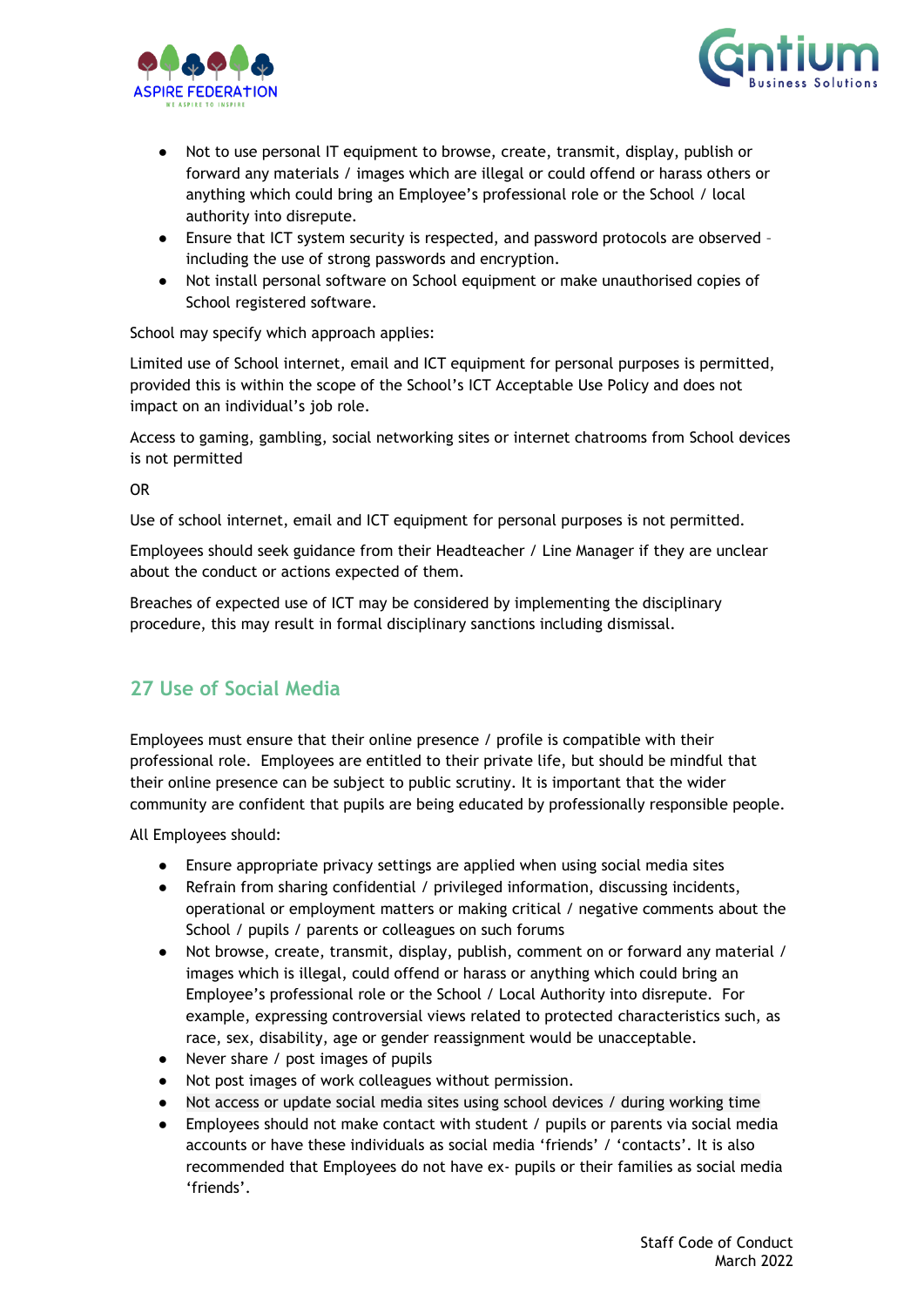



Employees at schools can often have more complex relationships than just being a member of staff or a parent. As examples, staff can also be parents (of pupils at the school), in relationships or have friendships with other staff or parents; or also governors. Any member of staff can report any existing social media relationships to the Headteacher for their own protection.

Employees should seek guidance from their Headteacher / Line Manager if they are unclear about the conduct or actions expected of them.

## <span id="page-20-0"></span>**28 Use of Personal Mobile Phones / Devices**

Employees are not permitted to make / receive personal calls / texts, send / receive emails or access internet / social media during work time where children are present.

Employees should ensure that mobile devices are silent at all time whilst in the classroom or where children are present. Mobile devices should not be left on display.

Employees should not use their personal equipment (mobile phones / cameras / tablets) to take photos or make recordings of pupils / students.

### <span id="page-20-1"></span>**29 Monitoring of Usage**

Emails, documents or browsing history on School systems should not be considered to be private and may be monitored and recorded to ensure the safety of pupils / students and ensure compliance with this policy.This monitoring will be proportionate and will take place in accordance with data protection / privacy legislation.

The School may address concerns regarding unauthorised, unacceptable or inappropriate use of ICT systems / devices or social media by implementing the disciplinary procedure, this may result in formal disciplinary sanctions including dismissal.

# <span id="page-20-2"></span>**Part E: Business Conduct**

### <span id="page-20-3"></span>**30 Use of Financial Resources**

The School requires Employees to observe the highest standards of business / financial practice.

Employees should ensure that School / public funds with which they are entrusted are used in a responsible and lawful manner.

Employees must comply with the School's stipulated financial regulations and any other relevant policies / audit requirements.

Appropriate authorisation should be sought for any expenditure and audit trail / suitable records kept.

School monies, credit / debit cards and accounts should not be used for personal purposes.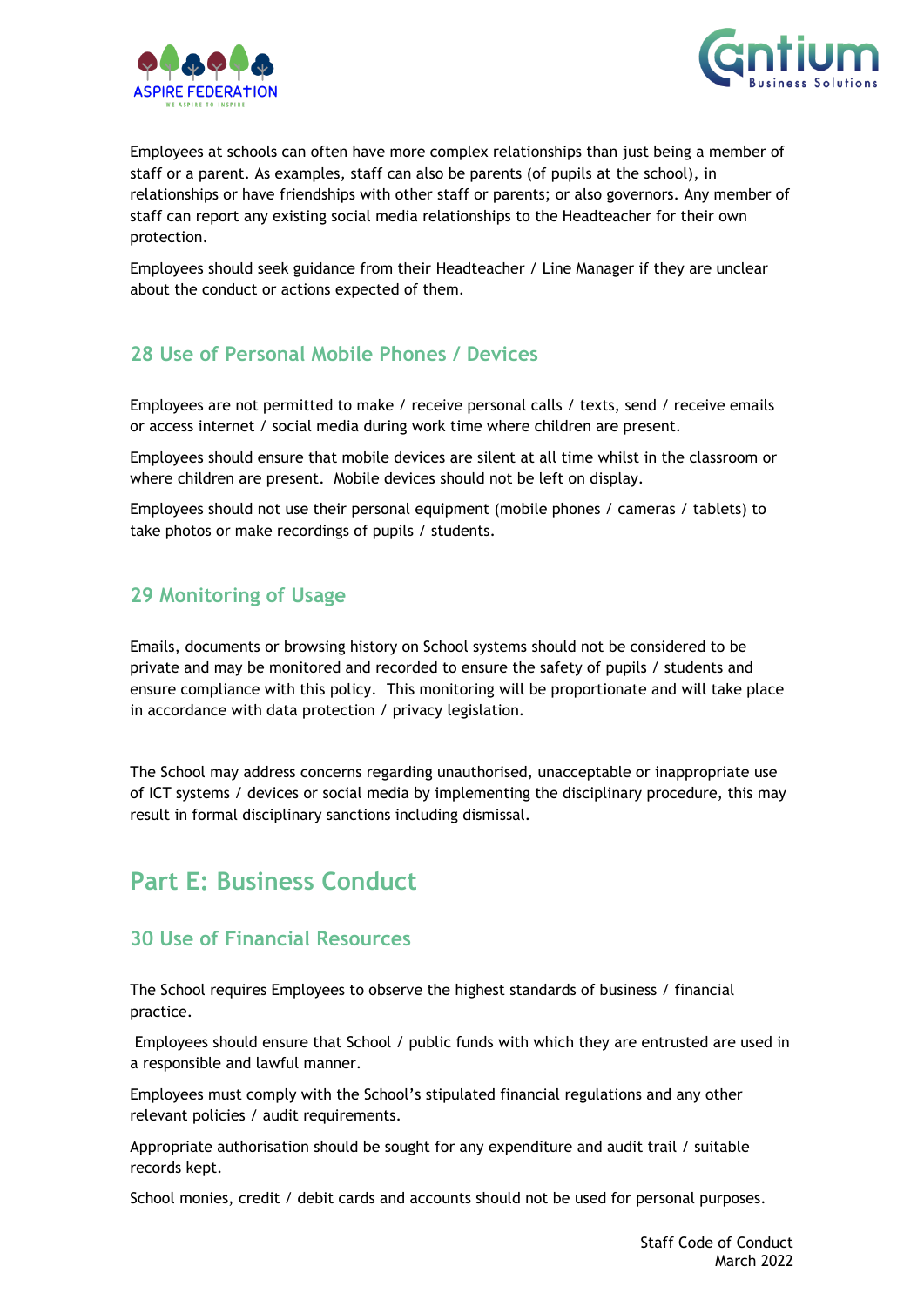



The use of personal credit cards / accounts to purchase goods and services on behalf of the School should be avoided unless prior agreement from the Headteacher is obtained.

All expense claims for travel and subsistence should be appropriately authorised and accompanied by receipts / proof of purchase.

Personal loyalty cards should not be used when making purchases on behalf of the School.

Please also refer to the Local Authority's School Financial Control Guidance and the School's Finance Policy

#### <span id="page-21-0"></span>**31 Personal Use of Equipment and Resources**

Employees may not make personal use of the School's property, materials or facilities unless authorised to do so by the Headteacher.

### <span id="page-21-1"></span>**32 Declaration of Interests**

The School recognises that Employees may wish to take an active role in the local community and undertake additional personal / business activities outside of work.

In the majority of instances such activities will have no impact on their role in School. However, on occasion there may be a potential conflict of interest.

Employees should therefore declare annually to the Headteacher any financial or non financial interests which may conflict with those of the School. Employees should also declare membership of any professional bodies / organisations which may conflict with their School role.

Should Employees be in doubt about whether a conflict of interest may exist they should seek guidance from the Headteacher (or Chair of Governors in the case of the Headteacher).

### <span id="page-21-2"></span>**33 Contracting out of Services**

Employees should follow agreed School protocols for the award of contracts to external providers.

Employees should adhere to School rules regarding the separation of roles in procurement / tendering process.

In particular care should be taken to ensure competition between prospective contractors is fair and open and that all competing parties are treated equally.

Employees should ensure that preferential treatment is not shown to current / former Employees or partners, close relatives or friends / associates in the award of contracts.

Employees must not accept any form of financial or other inducement which may be offered by a potential contractor. All such approaches should be reported to the Headteacher.

Confidential information relating to the tendering process, must not be disclosed to any unauthorised party or organisation.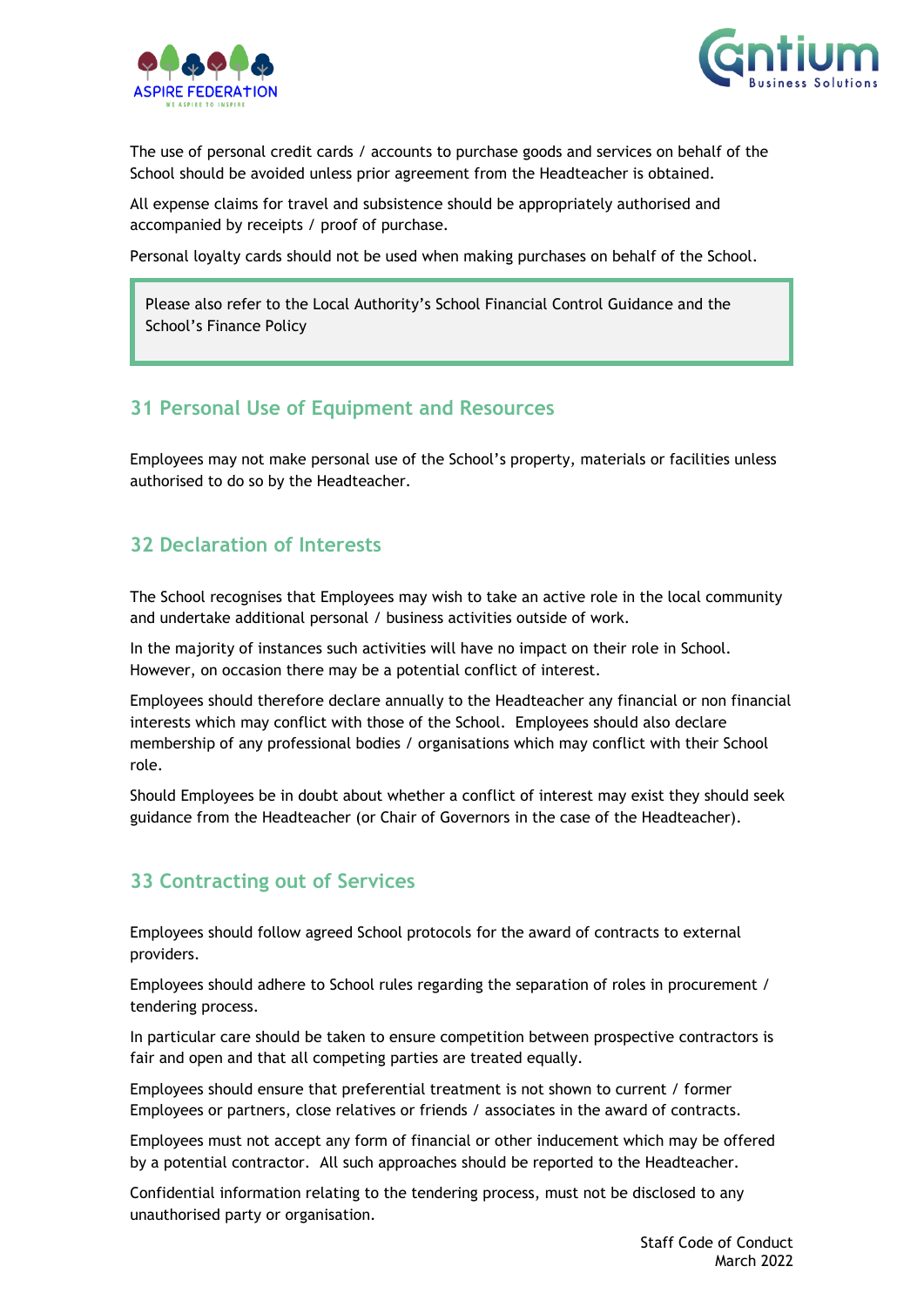



# <span id="page-22-0"></span>**34 Gifts and Hospitality**

Employees should not accept significant gifts from parents / carers, pupils / students, actual or potential contractors or outside suppliers which could compromise the individual or the School.

Employees should notify the Headteacher should they receive any unsolicited gifts and return the item with a polite refusal letter to the sender. A record should be kept of all gifts which are received.

Small tokens of appreciation which have no substantial financial value (less than £25) such as presents from pupils / students at the end of term may be accepted and do not have to be declared.

Employees may only accept an offer of hospitality if there is a genuine need to do so in order to represent the School in the community. Employees should discuss any invitations with the Headteacher (or Chair of Governors in the case of the Headteacher).

Where the School receives sponsorship of a School activity / event, care should be taken to ensure that this does not infer that the sponsor will receive preferential treatment in any future contracting / tendering process. An Employee or their partner, family member or friend may not benefit from the sponsorship.

## <span id="page-22-1"></span>**35 Personal Relationships at Work**

Employees must not allow a personal relationship with a colleague, parent, Governor or member of the wider school community to influence their conduct at work or have a detrimental impact on the operation of the school.

Employees who are in a personal relationship should behave in an appropriate and professional manner during working time. Preferential treatment or advantage of any kind must not be given.

A personal relationship may be defined as:

- A family relationship
- A romantic / sexual relationship
- A close personal friendship outside of work
- A business, commercial or financial relationship

Employees are expected to disclose to the Headteacher where a personal relationship exists or develops with a parent of a pupil or where there is a pre-existing family connection or friendship with a pupil and / or their family. There will be no requirement to give a detail account of the involvement. Where an individual is employed in a school in which their child / family member is a pupil, they should ensure that appropriate professional boundaries are maintained.

Employees are expected to disclose to the Headteacher any close personal relationship with a colleague / Governor. There will not be a requirement to give a detail account of the involvement.

Where a personal relationship exists or develops between members of staff where one party is in a supervisory relationship they must not be involved in the recruitment, appraisal, promotion, pay determination or any other management decision involving the other party.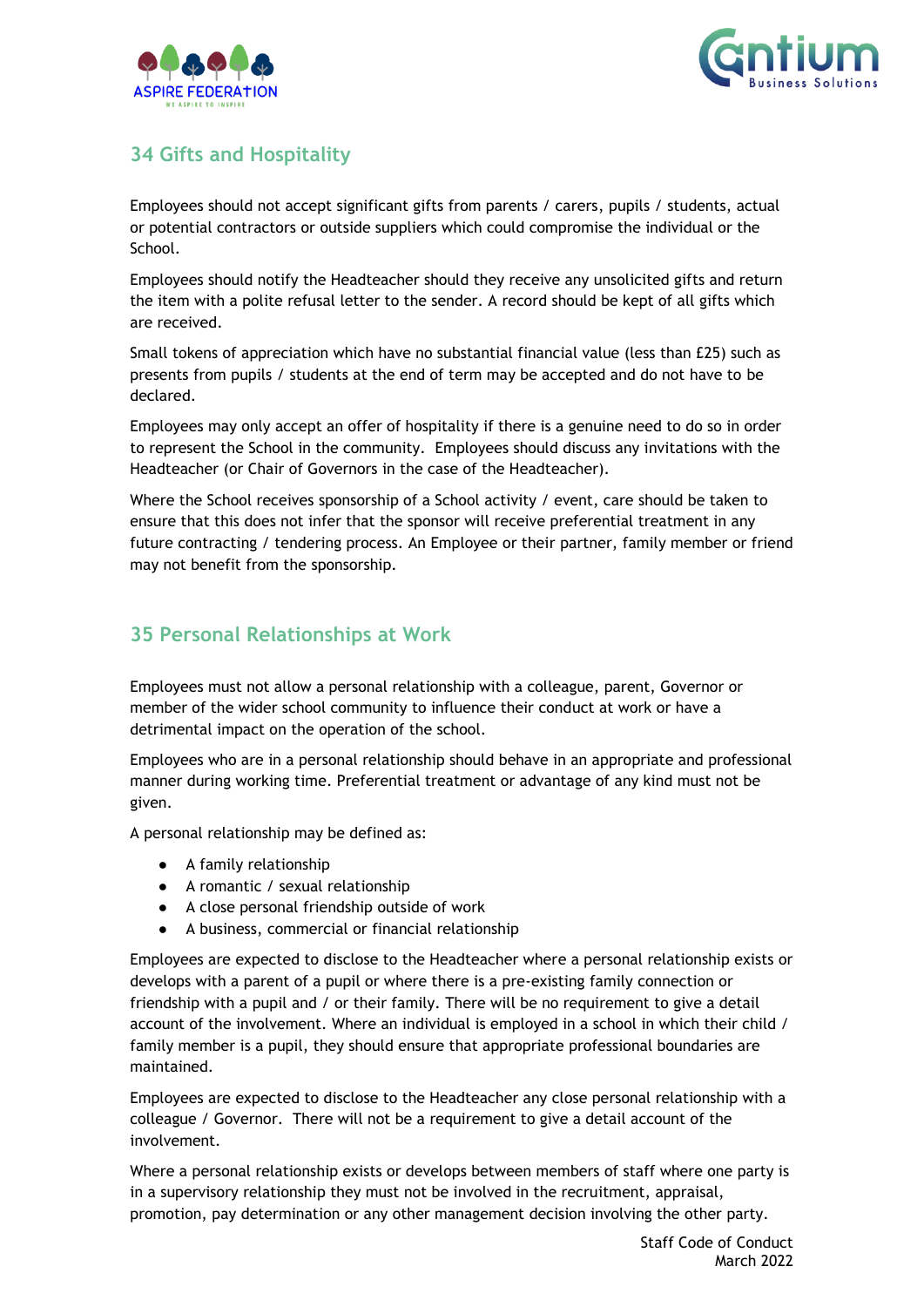



In the case of the Headteacher any disclosures should be made to the Chair of Governors.

#### <span id="page-23-0"></span>**36 Political Activity**

Employees may engage in political activity outside of work – however they should not allow personal / political views to interfere with their duties. Any activity should be compatible with the Employee's responsibility as a role model to pupils / students.

Where an Employee is involved in political activity outside of work - care must be taken to ensure that it is clear that any opinions expressed are personal and that the individual is not acting on behalf of / representing the School.

## <span id="page-23-1"></span>**37 Intellectual Property**

Any intellectual property created by an Employee during the course of their employment will be considered the property of the school, unless specific permission is granted to the Employee to have ownership of such materials.